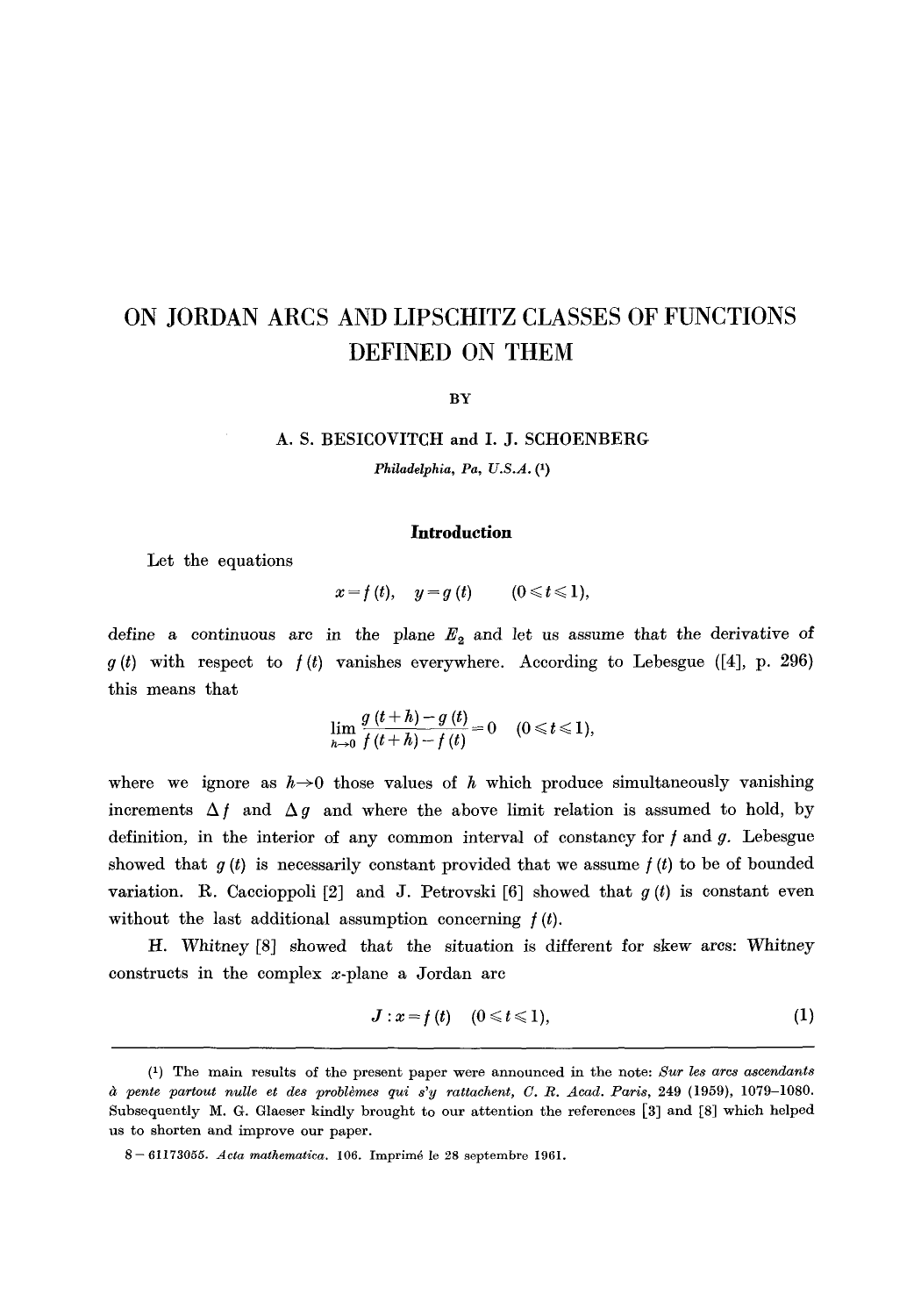and also a real-valued, non-decreasing, non-constant continuous function  $g(t)$  in [0, 1] such that

$$
\lim_{h \to 0} \frac{g(t+h) - g(t)}{|t(t+h) - t(t)|} = 0 \quad \text{for all } t \text{ in } [0, 1]. \tag{2}
$$

It is clear that the point  $(f(t), g(t))$  describes a Jordan arc, in the 3-dimensional space, which is rising while having, in view of  $(2)$ , everywhere vanishing slopes with respect to the complex  $x$ -plane which is thought of as horizontal. For a particularly simple example of such a skew arc (whose projection  $J$  is the arc of  $H$ . von Koch) see  $G$ . Glaeser ([3], 57-58).

Our first result is

THEOREM 1. There exists in the complex x-plane a Jordan arc J, having the fol*lowing properties: Let v and v' be distinct points of J and let J (v, v') be the subarc of J having v, v' as end points while*  $m<sub>2</sub> J$  *(v, v') denotes its 2-dimensional Lebesgue measure.* To every positive  $\varepsilon$  there corresponds a constant  $C_{\varepsilon}$  such that for all subarcs

$$
0 < m_2 J\left(v, v'\right) < C_\varepsilon \left| v - v'\right|^{2-\varepsilon}.\tag{3}
$$

An arc enjoying these properties will be constructed in  $\S 1$  below. Before we discuss the significance of Theorem 1 let us first show how it furnishes one more example of an arc of the kind first constructed by Whitney. To obtain it we erect at each point v, of J, an ordinate  $y = G(v) = m<sub>2</sub> J(0, v)$ . This is a continuous point-function on  $J$  which increases strictly in view of the first inequality (3): If  $J(0, v)$  is a proper subarc of *J(0,v')* then  $G(v') - G(v) = m<sub>2</sub> J(v, v') > 0$ . By (3)

$$
\frac{G(v') - G(v)}{|v'-v|} = \frac{m_2 J(v, v')}{|v-v'|} < C_{\varepsilon} |v-v'|^{1-\varepsilon}.
$$

If we select  $\varepsilon < 1$  and let  $v' \rightarrow v$  we see that the skew arc described by  $(v, G(v)), v \in J$ , has everywhere a vanishing slope.

Observe that the  $\varepsilon$  appearing in Theorem 1 is required to be positive. This is not an accident because of

**THEOREM** 2. Let *J* be a plane Jordan arc such that  $m_2$  J > 0. Then

$$
\overline{\lim_{v'\to v}}\frac{m_{2}J\left(v,\,v'\right)}{\left|v-v'\right|^{2}}=+\infty\tag{4}
$$

*holds at almost all points v, of J, in the sense of the*  $m_2$ *-measure.*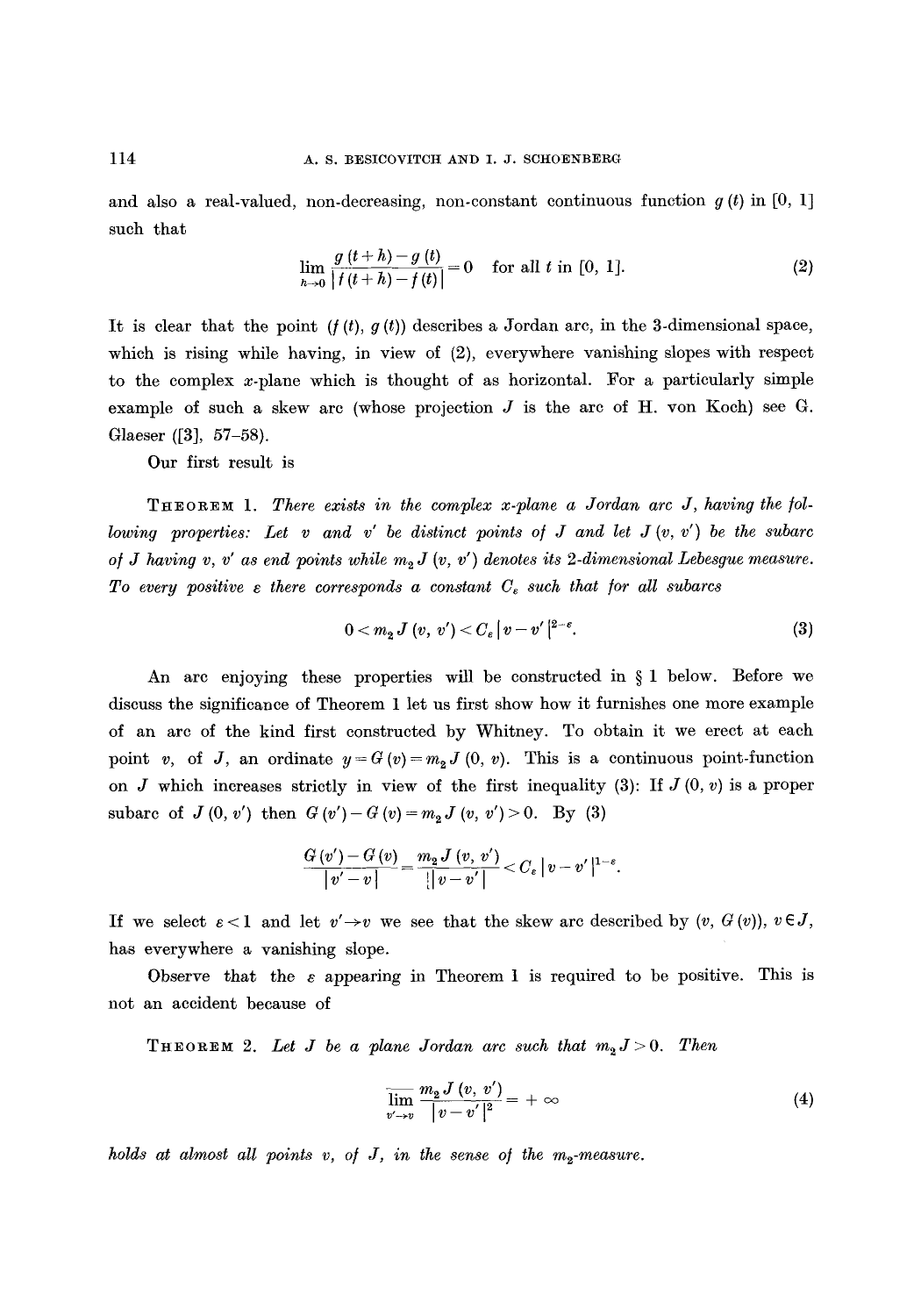This result allows an application to the notion of lower quadratic length of arcs. We use the following

DEFINITION 1. Let the complex-valued function  $x=f(t)$ ,  $(0 \le t \le 1)$ , *describe a continuous arc B in the plane. If*  $t_0 = 0 < t_1 < t_2 < \cdots < t_n = 1$ , we define the lower qua*dratic length o/ B by* 

$$
L^{(2)} B = \lim_{i=1} \sum_{i=1}^{n} |f(t_i) - f(t_{i-1})|^2,
$$
\n(5)

*where the limes inferior is taken as*  $\max |t_i-t_{i-1}| \rightarrow 0$ .

It was shown by A. Ville [7] that  $L^{(2)}B = 0$  provided that  $m_2 B = 0$ . It now turns out that the additional condition may be ignored since we have the following

THEOREM 3. *The lower quadratic length o/ any plane continuous arc vanishes.* 

Using Theorem 2 we first prove Theorem 3 for the case of a Jordan arc (Section 2.2). A lemma to the effect that any continuous arc may be reduced to a Jordan arc by removing appropriate loops easily allows to complete a general proof of Theorem 3 (Section 2.3).

In contrast to Theorem 2 we have a different situation for Jordan arcs of finite ~-dimensional Hausdorff measure; we state this as

 ${\tt Theorem\ 4.}$  Let  $1<\alpha < 2$ . There are plane Jordan arcs of finite and positive *A~-measure such that* 

$$
\frac{\Lambda^{\alpha} J\left(v,\,v'\right)}{\left|v-v'\right|^{\alpha}}
$$

*for all subarcs*  $J(v, v')$ *.* 

However, a weaker analogue of Theorem 2 still holds which shows that the exponent  $\alpha$  of  $|v-v'|^{\alpha}$  in (6) can not be increased. Indeed, we have

THEOREM 5. If J is a plane Jordan arc such that  $0 < \Lambda^{\alpha} J < \infty$ ,  $1 < \alpha < 2$  then

$$
\overline{\lim}_{v' \to v} \frac{\Lambda^{\alpha} J(v, v')}{|v - v'|^{\alpha}} \ge 1
$$
\n<sup>(7)</sup>

at almost all points  $v$  in the sense of the  $\Lambda^{\alpha}$ -measure.

We turn now to a discussion of Lipschitz classes of point-functions  $G(v)$  defined on an arc J. We shall use the following

DEFINITION 2. Let  $\phi(x)$  be defined for  $x > 0$  and be positive, continuous, non*decreasing and such that*  $\phi$  (+0)=0. Let *J* be a Jordan arc and  $G$  (v) be defined on *J*.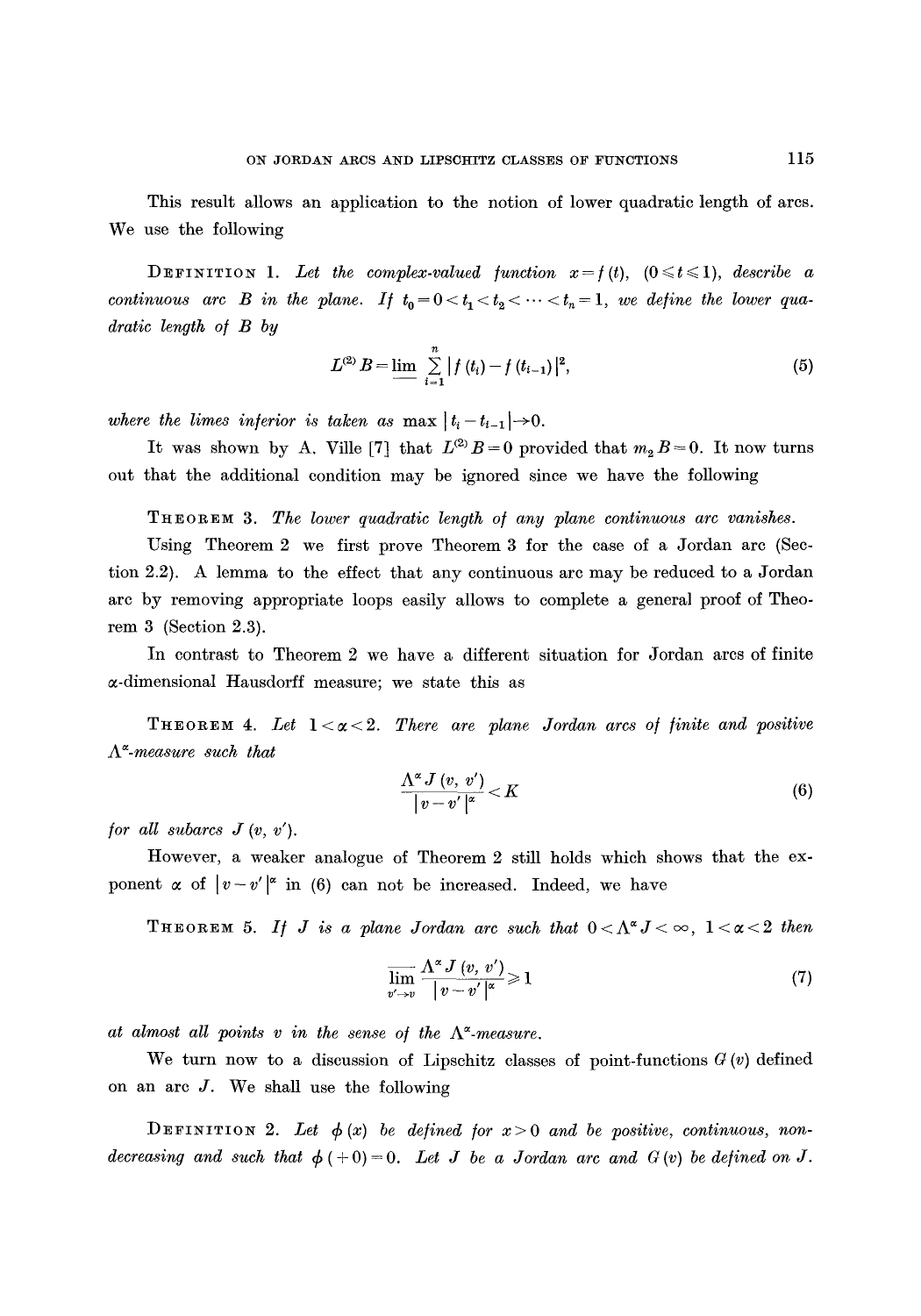$We write G(v) \in \text{Lip}$ ,  $\phi(x)$  *provided that there is a finite-valued positive function*  $A(v)$ *such that* 

$$
|G(v) - G(v')| < A(v) \phi(|v - v'|), \quad (v, v' \in J, v \neq v'), \tag{8}
$$

and we say that  $G(v)$  is of Lipschitz class  $\phi(x)$  along J. If  $A(v)$  is bounded we write

$$
G\left(v\right)\in\mathrm{U}\ \mathrm{Lip}_{J}\ \phi\left(x\right)
$$

and say that  $G(v)$  is uniformly of Lipschitz class  $\phi(x)$  along J.

It is well known that if J is the segment [0, 1] and  $\phi(x)=o(x)$ , as  $x\rightarrow 0$ , then constants are the only elements of the class Lip<sub>j</sub>  $\phi(x)$ . The situation is different for plane arcs J: For the arc J of Theorem 1 and the function  $G(v) = m<sub>2</sub> J(0, v)$  we see from (3) that

$$
G(v) \in U \text{ Lip}_I x^{2-\varepsilon} \quad (\varepsilon > 0),
$$

while  $G(v)$  is certainly not constant.

What about the class U Lip<sub>j</sub>  $x^2$  obtained by letting here  $\varepsilon$  become zero? The answer becomes obvious if we apply our Theorem 3. Indeed, let *G (v) satisfy* the inequality

$$
|G(v)-G(v')|
$$

If J is traced out by  $x=f(t)$ ,  $0 \le t \le 1$ , and if  $\alpha$  and  $\beta$  are the endpoints of J then

$$
|G(\beta)-G(\alpha)| \leq \sum |G(f(t_i))-G(f(t_{i-1}))| < A \sum_{1}^{n} |f(t_i)-f(t_{i-1})|^2.
$$

However, we know that the last-written sum will converge to zero for an appropriate sequence of divisions by virtue of Theorem 3. Thus  $G(\alpha) = G(\beta)$ . Since this argument may be applied to any subarc we have established

**THEOREM** 6. If *J* is a plane Jordan arc and the function  $G(v)$  is uniformly of *the Lipschitz class*  $x^2$  *along J, then*  $G(v)$  *is necessarily a constant.* 

Let now  $J$  be a Jordan arc in the plane such that

$$
\Lambda_{\alpha}J<\infty \quad \ \ (1<\alpha<2).
$$

By Theorem 4 we see that Theorem 6 does not generalize to such arcs, for if  $J$  is an arc as described by Theorem 4 and  $G(v) = \Lambda^{\alpha} J(0, v)$  then (6) implies that  $G(v) \in U$  Lip<sub>j</sub> $x^{\alpha}$ while  $G(v)$  is not constant. However, a slightly weaker analogue of Theorem 6 holds which we state as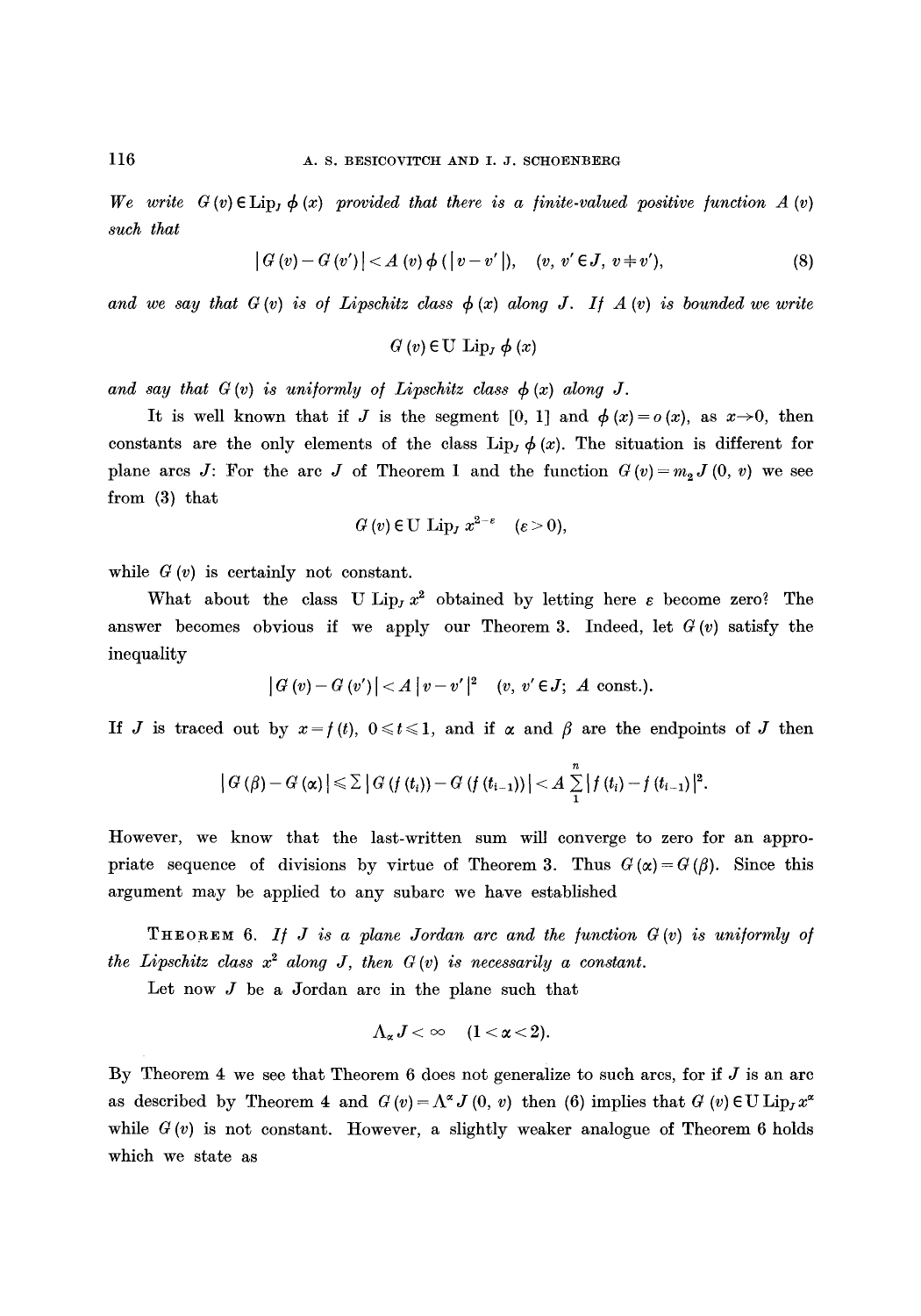**THEOREM 7.** If J is a plane Jordan arc of finite  $\Lambda^{\alpha}$ -measure,  $1 < \alpha < 2$ , and  $G(v)$  is of Lipschitz class  $\phi(x)$  along J, then

$$
\phi(x) = o(x^x) \quad as \quad x \to 0,
$$
\n(9)

*implies that G (v) is a constant.* 

We conclude our Introduction with a few results when the Jordan arc  $J$  is in a space of dimension higher than two. There is a natural generalization of Theorem 7:

*If*  $J \subset E_n$ ,  $\Lambda^{\alpha} J < \infty$ ,  $1 < \alpha \leq n$  and  $G(v) \in Lip_J \phi(x)$ , then

$$
\phi(x) = o(x^x) \tag{10}
$$

*implies that G (v) in a constant.* 

Theorem 7 and its generalization just stated suggest that if  $J$  is an arc of the real Hilbert space H, again the class Lip<sub>1</sub>  $\phi(x)$  will contain only constants provided that the scale-function  $\phi(x)$  tends to zero sufficiently fast as  $x \rightarrow +0$ . However, it is a curious fact that such is not the case and we state this as our last

**THEOREM 8.** Let  $\phi(x)$  be a given scale-function subject to the conditions of De*finition 2. There are in the Hilbert space H Jordan arcs J such that the class* U Lip<sub>j</sub>  $\phi(x)$ *contains /unctions which are not constants.* 

Observe that the scale-function  $\phi(x)$  may tend to zero as fast as we wish.

## **w 1. Proof of Theorem l**

1.1. THE CONSTRUCTION OF THE ARC J. Let  $S_0$  be the unit-square, one side of which connects  $x = 0$  to  $x = 1$ . This and all following squares will be assumed to be closed. We shall now construct a continuum  $J_1$  as follows: Let

$$
\theta_n = \frac{1}{2} - \frac{1}{16 n^2} \quad (n = 1, 2, \ldots). \tag{1.1}
$$

In  $S_0$  we construct four corner squares  $s_1^1$ ,  $s_1^2$ ,  $s_1^3$ ,  $s_1^4$  of sides  $=\theta_1$ . We now connect these squares by three segments (or links) as shown in fig. 1, obserwing that two of these links lie along the two vertical sides of  $S_0$  while the third link  $ab$  lies on the line which carries the two lower sides of  $s_1^2$  and  $s_1^3$ .

On the link  $ab$  we consider its Cantor middle-third set  $\gamma$  and in particular its complementary set of intervals. On each of these intervals as side we construct a square, lying above  $ab$ , and denote by  $\sigma$  the set of squares so obtained. We now form the union [a, b]  $\cup \sigma$  which is evidently a continuum joining a to b. We repeat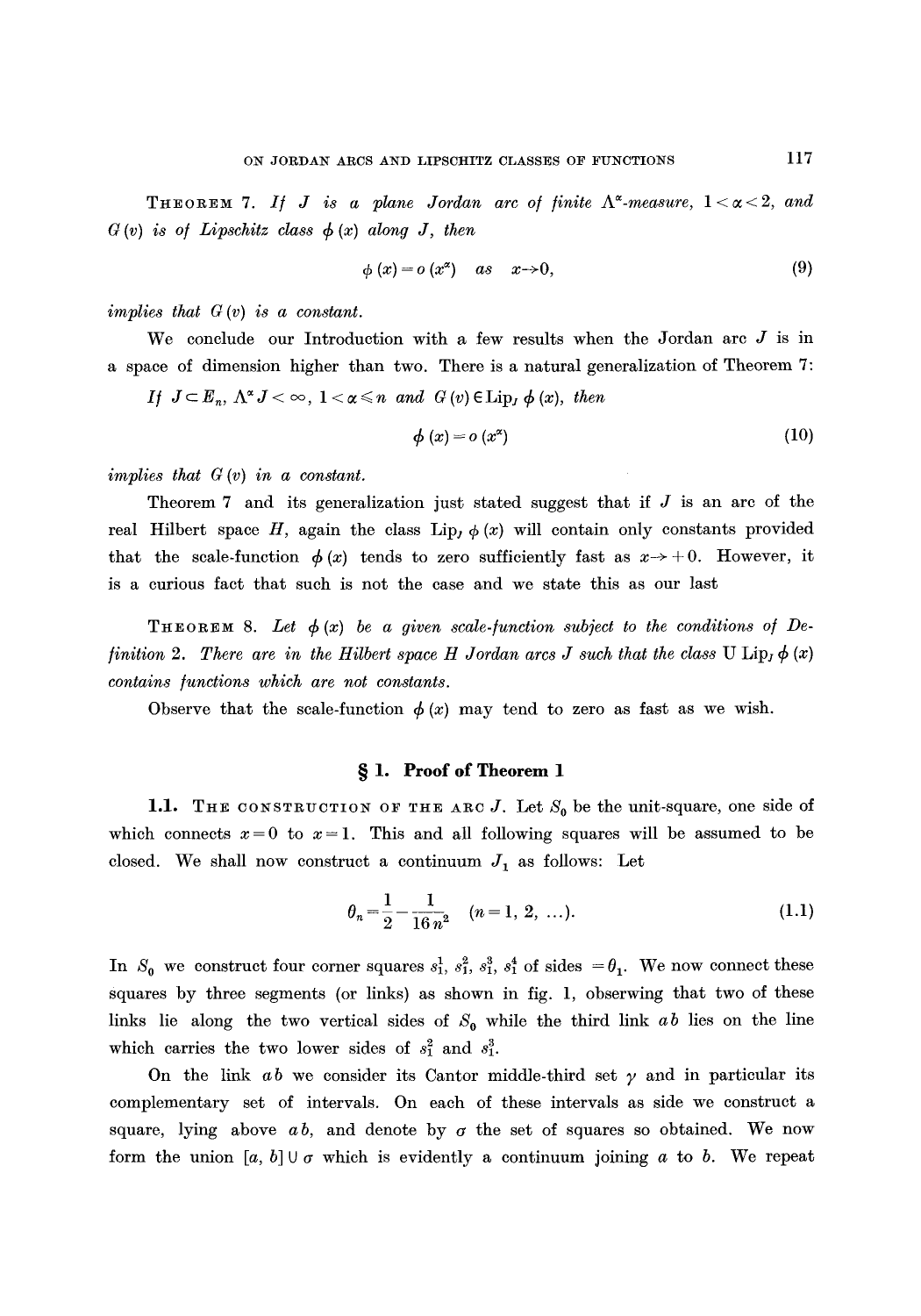



the same construction on each of the remaining two links placing the sets of squares as indicated in fig. 1. This completes the construction of the continuum  $J_1$ . Observe that J1 is composed of four *corner* squares, enumerably many *intermediate* squares and finally three Cantor sets. Leaving out the Cantor sets we have a collection of squares  $s_1^i$  which we denote by  $S_1$ . We establish an order relation among the elements of  $S_1 = \{s_1\}$  obtained by traversing  $J_1$  from  $x = 0$  to  $x = 1$ . Each square  $s_1$  has an *entry point* and an *exit point* defined in an obvious way.

The second step of our construction is as follows: In each square  $s_1(s_1 \in S_1)$  we join its entry point to its exit point by a continuum similar in structure to  $J_1$ , the only difference being that the sides of its four corner squares are now  $=\theta_2$  side  $s_1$ . Replacing in  $J_1$  each square  $s_1$  by its sub-continuum so constructed we obtain our second continuum  $J_2$ . It is composed of a set  $S_2$  of squares  $s_2 = s_2^{\dagger}$  and enumerably many Cantor sets.

This construction is now repeated indefinitely by obtaining  $J_n$  from  $J_{n-1}$  by replacing each  $s_{n-1}$  ( $\in$   $S_{n-1}$ ) by a continuum similar in structure to  $J_1$ , having 4 corner squares of sides  $=\theta_n \cdot$  side  $s_{n-1}$ .  $S_n = \{s_n\}$  will denote the set of squares of  $J_n$ .

Evidently 
$$
J_1 \supset J_2 \supset \dots
$$

and 
$$
J = \bigcap_{\nu=1}^{\infty} J_{\nu}
$$
 (1.2)

is easily shown to be a Jordan arc joining the point  $x=0$  to  $x=1$ .

Let us show that

$$
m_2 J > 0. \tag{1.3}
$$

To see this let  $\sum_{n}$  (n=1, 2, ...) denote the set of those 4<sup>n</sup> elements of  $S_n$  which are obtained by constructing, starting from  $S_0$ , only corner squares while omitting the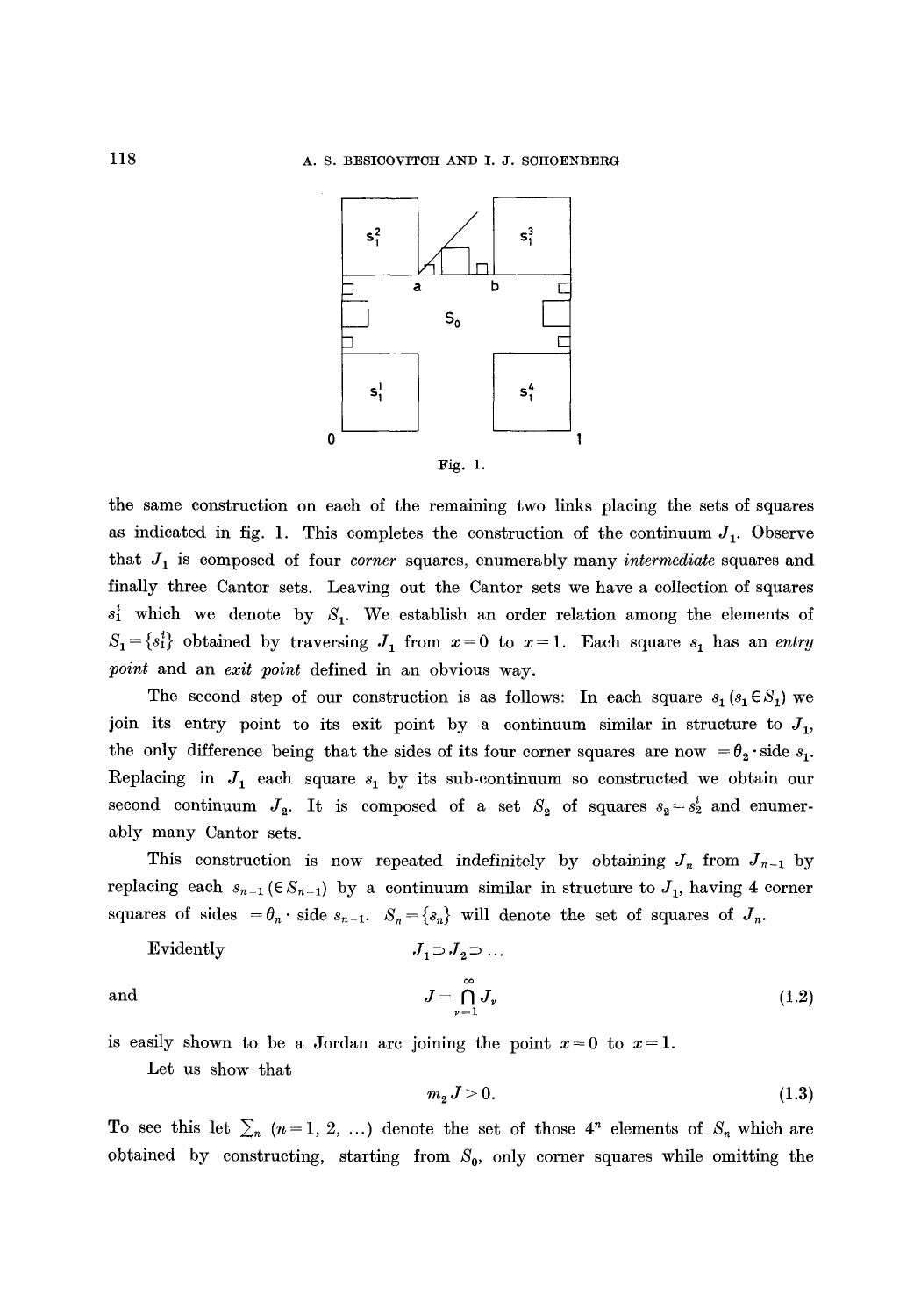intermediate squares altogether. These  $4^n$  elements of  $\sum_n$  are squares of sides  $=\theta_1\theta_2\ldots\theta_n$ and  $J_n \supset \sum_n$ . By (1.1) and (1.2) we therefore find

$$
m_2 J = \lim_{n \to \infty} m_2 J_n \ge \lim_{n \to \infty} m_2 \sum_n = \lim_{n \to \infty} 4^n (\theta_1 \theta_2 \dots \theta_n)^2 = \prod_{\nu=1}^{\infty} \left( 1 - \frac{1}{8 \nu^2} \right)^2 > 0
$$

and (1.3) is established.

A similar discussion shows easily that every subarc  $J(v, v')$  of  $J$  has positive  $m_{\gamma}$ -measure and this already establishes the first inequality (3). We now turn to a proof of the second inequality (3).

1.2. PROOF OF THEOREM 1. A proof of the second inequality (3) will require a closer discussion of the relation between a subarc  $J(v, v')$  and the squares  $s_n$  of the continuum  $J_n$ . The inclusion relation  $J(v, v') \subset s_n$  requires no explanation; if  $s_n \cap J \subset J(v, v')$  then we shall say that  $J(v, v')$  contains the square  $s_n$ , or that  $s_n$  is contained in  $J(v, v')$ . The symbol  $s_n$  will also be used to denote the area of the square  $s_n$ . The square  $s_n$  contains four corner squares  $s_{n+1}$ ; the least distance or the width of the corridor between two of these will be denoted by corr  $s_n$ , its value being

$$
\text{corr } s_n = (1 - 2\,\theta_{n+1}) \text{ side } s_n = \frac{1}{8\,(n+1)^2} \text{ side } s_n. \tag{1.4}
$$

Our proof is based on the following preliminary remarks:

1. The distance between two complementary intervals of the Cantor set is at least equal to the length of the smaller interval. The distance between a complementary inter*val and an endpoint of the Cantor set is never less than the length of the interval.* 

2. Given  $\varepsilon > 0$  there is a constant  $B_{\varepsilon}$  such that

$$
\frac{s_n}{(\text{corr } s_n)^{2-\epsilon}} < B_{\epsilon} \tag{1.5}
$$

*for all n and all squares*  $s_n$ .

Omitting the simple proof of the first remark, we turn to the second. In view of (1.4) and the evident inequality side  $s_n < 2^{-n}$ , we obtain

$$
\frac{s_n}{(\text{corr }s_n)^{2-\epsilon}} < 8^{2-\epsilon} (n+1)^{2(2-\epsilon)} (\text{side }s_n)^{\epsilon} < 8^2 (n+1)^4 2^{-\epsilon n},
$$

which is a bounded sequence and  $(1.5)$  is established.

Given the arc  $J(v, v')$  we define the integer n such that  $J(v, v')$  is contained in a square  $s_n$  but not in any  $s_{n+1}$ . We now distinguish three cases depending on the relation of  $J(v, v')$  to the four corner squares of  $s_n$ .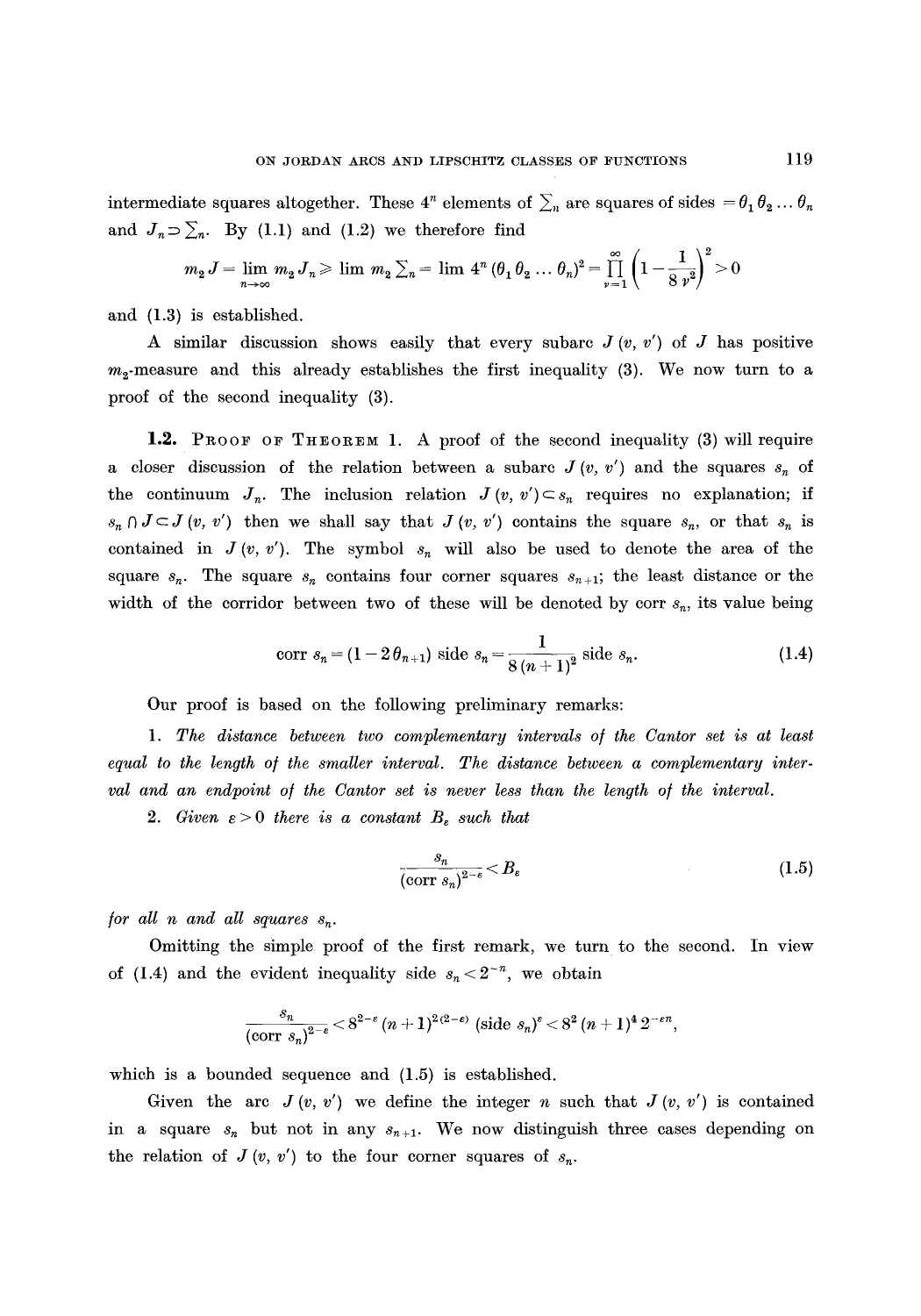1.  $J(v, v')$  contains points of at least two corner squares of  $s_n$ . From the definition of corr  $s_n$  and the inequality (1.5) we obtain that

$$
\frac{m_{2} J\left(v, v^{\prime}\right)}{\left|v-v^{\prime}\right|^{2-\varepsilon}} < \frac{s_{n}}{\left(\text{corr } s_{n}\right)^{2-\varepsilon}} < B_{\varepsilon}.\tag{1.6}
$$

2.  $J(v, v')$  *fully contains a corner square*  $s_{n+1}$ *, of*  $s_n$ , *but does not contain points* of any of the other corner squares of  $s_n$ . A glance at fig. 1 (where the large square now represents  $s_n$ ) shows that

$$
|v - v'| > \frac{1}{2} \text{ side } s_{n+1} = \frac{1}{2} \theta_{n+1} \text{ side } s_n > \frac{1}{8} \text{ side } s_n.
$$
  

$$
\frac{m_2 J(v, v')}{|v - v'|^{2-\epsilon}} < \frac{s_n}{(8^{-1} \text{ side } s_n)^{2-\epsilon}} < 8^2 \text{ (side } s_n)^{\epsilon} \le 8^2.
$$
 (1.7)

But then

3. In the remaining cases (see fig. 1) all the squares  $s_{n+1}$  containing points of  $J(v, v')$  are based on one and the same straight line. This will imply that the arc  $J(v, v')$  is fairly stretched, in fact we shall prove the following: If

$$
d = \text{diam } J\left(v, v'\right) \tag{1.8}
$$

then 
$$
|v-v'|\geqslant \frac{1}{13}d. \hspace{1.5cm} (1.9)
$$

Indeed, let  $v \in s_{n+1}^i$ ,  $v' \in s_{n+1}^i$  and to fix the ideas we shall assume that the square  $s_{n+1}^i$  does not exceed  $s_{n+1}^i$  in size. Let  $v_0$  be the orthogonal projection of v on to the common base line of our squares. Let  $v_1$  be the exit point of  $s_{n+1}^i$  and  $v_2$  the entry point of  $s'_{n+1}$ .

We distinguish two cases depending on whether  $|v_2 - v_1|$  is  $\ge d/13$  or  $\lt d/13$ . In the first case when  $|v_2-v_1|\geqslant d/13$  it is evident that also

$$
|v-v'| \geqslant \frac{1}{13} d. \tag{1.10}
$$

Let us now assume

The opening remark 1 of Section 1.2 implies that side 
$$
s_{n+1}^i \le |v_2 - v_1| < d/13
$$
 and a *portioni*

 $|v_2-v_1|<\frac{1}{13}d.$ 

$$
|v - v_0| \leqslant \frac{1}{13} d,\tag{1.11}
$$

as well as

$$
\text{diam } J\left(v, v_{2}\right) \leqslant \text{diam } J\left(v, v_{1}\right) + \text{diam } J\left(v_{1}, v_{2}\right) < \frac{\sqrt{2}}{13} d + \frac{\sqrt{2}}{13} d < \frac{3}{13} d.
$$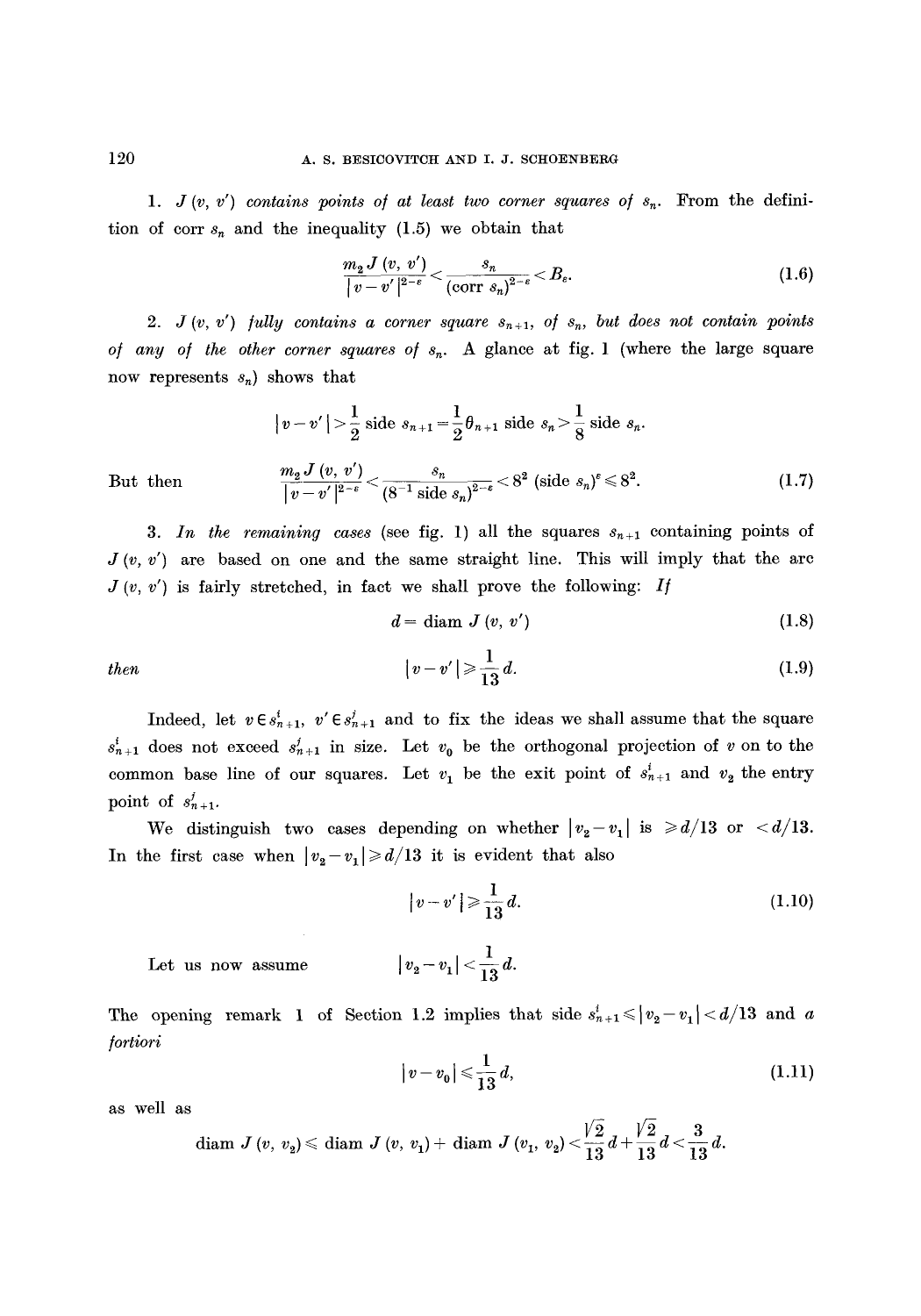We now conclude from (1.8) that

$$
diam J (v_2, v') > \frac{10}{13} d. \tag{1.12}
$$

Consider now the sequence of corner squares  $s_{n+\nu} \subset s_{n+1}^j$  which have the common entry point  $v_2$  ( $v=1, 2, ...$ ;  $s_{n+1}=s'_{n+1}$ ) and let p be such that

$$
v' \in s_{n+p}, v' \notin s_{n+p+1}.
$$

By (1.12) 
$$
\text{diam } s_{n+p} \geqslant \text{diam } J (v_2, v') \geqslant \frac{10}{13} d
$$

and therefore

$$
|v'-v_2|
$$
 > side  $s_{n+p+1}$  >  $\frac{1}{3\sqrt{2}}$  diam  $s_{n+p}$  >  $\frac{10}{3\sqrt{2} \cdot 13}d$  >  $\frac{2}{13}d$ .

But then *a fortiori*  $|v'-v_0|>\frac{2}{13}d$ .

This and 
$$
(1.11)
$$
 imply  $(1.9)$  which has now been shown to hold in any case.

Returning to our proof of (3) we observe (1.8) implies that  $m_2 J(v, v') < d^2$  and now by  $(1.9)$ 

$$
\frac{m_2 J(v, v')}{|v - v'|^{2-\epsilon}} < 13^2 d^{\epsilon} \le 13^2.
$$
\n(1.13)

The estimates (1.6), (1.7) and (1.13) establish (3) and our proof is completed.

## **w 2. The lower quadratic length of plane ares**

2.1. PROOF OF THEOREM 2. The key to our discussion of quadratic length is Theorem 2 which we are now going to establish. Let  $m_2 J > 0$ . Denote by E the set of points v of J to which corresponds some  $v'(\pm v)$  such that

$$
\frac{m_2 J\left(v, v'\right)}{|v - v'|^2} > A > 8,\tag{2.1}
$$

where A is a certain constant. E is open. Let  $E_1$  be the complement of E on J. We shall show that, for any  $A, m_2 E_1 = 0$ .

Suppose that for a certain A this is not true, hence  $m_2 E_1 > 0$ , and let an interior point  $v_0$  of J be a density point of  $E_1$ . Then to any  $\eta > 0$  corresponds an  $r_{\rm 0}\!>\!0\,$  such that

$$
m_2 \{c(v_0, r) - E_1\} < \eta^2 r^2
$$
 if  $r < r_0$ , (2.2)

<sup>9- 61173055.</sup> *Acta mathematica.* 106. Imprim6 le 27 septembre 1961.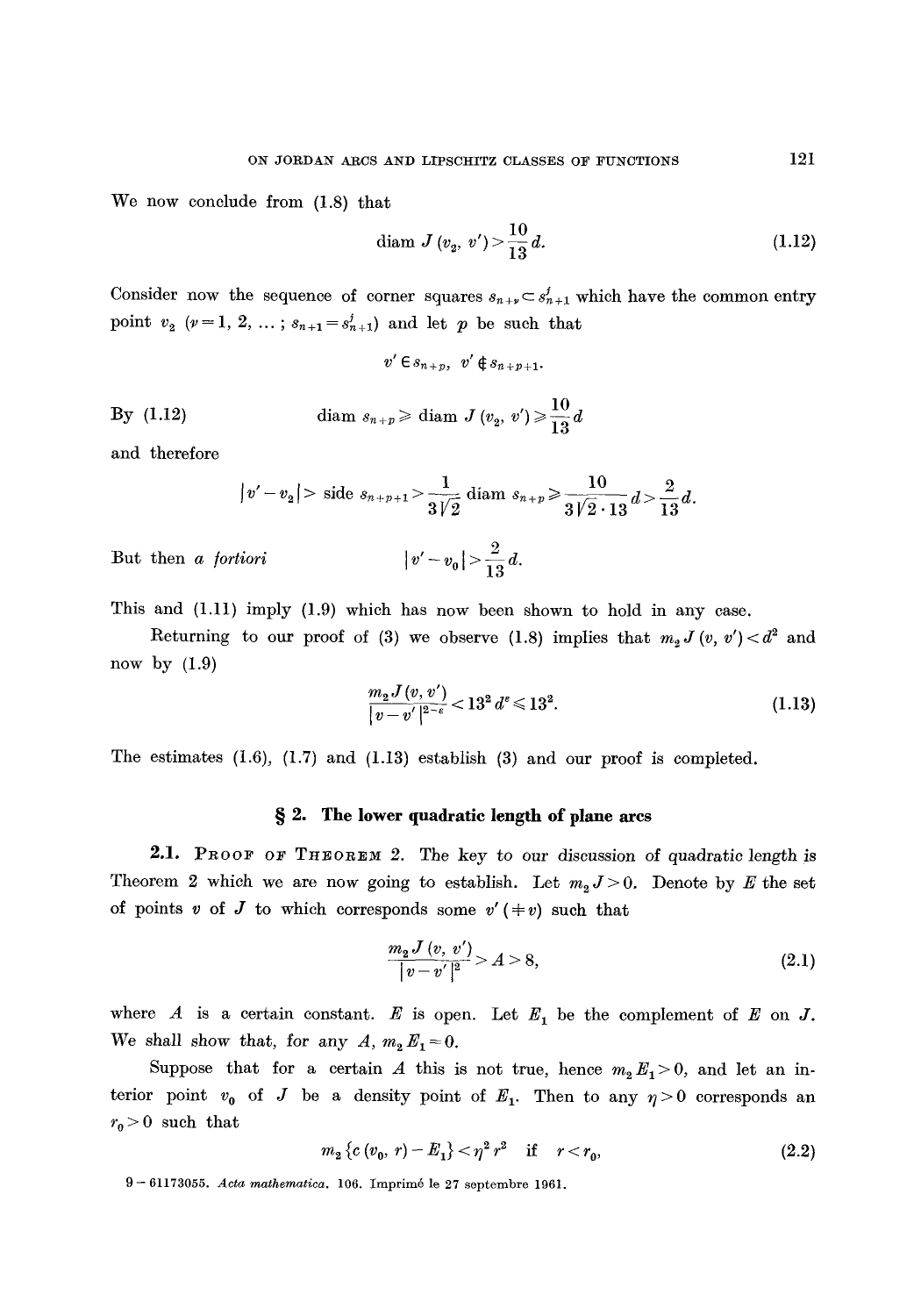where  $c(v_0, r)$  denotes the circle having center  $v_0$  and radius r; this circle and all circles of the present discussion will be considered to be closed. At this point we select positive quantities  $\delta$ ,  $\eta$ , r subject to the inequalities

$$
\delta < \frac{2}{A}, \quad \eta \sqrt{32A} < \delta, \quad 4A r < r_0,
$$
\n(2.3)

and notice that the first two imply  $\eta^2 32 A < \delta^2 < \delta \cdot 2/A$  hence

$$
16 A^2 \eta^2 < \delta. \tag{2.3'}
$$

We shall use the order relation among the points of J using the symbol  $\prec$ , and shall speak of the first and last point of  $J$  in a given closed set, denoting both as the *extreme* points of J. Let now  $v_1$  and  $v_2$ ,  $v_1 \prec v_0 \prec v_2$  be the extreme points of J belonging to the circle  $c(v_0, r)$  so that no  $v \lt v_1$ , or  $v > v_2$  belongs to the circle. Obviously  $|v_1 - v_0| = |v_2 - v_0| = r$ , while the arc  $J(v_1, v_2)$  need not belong entirely to the circle c  $(v_0, r)$ . In fact the diameter of the arc  $J (v_1, v_2)$  may well be large compared with  $2r$ . As  $v_0$  does not belong to E we have

$$
m_2 J (v_1, v_0) \leq A |v_1 - v_0|^2 = A r^2,
$$
  
\n
$$
m_2 J (v_0, v_2) \leq A |v_2 - v_0|^2 = A r^2,
$$
  
\nand therefore  
\n
$$
m_2 J (v_1, v_2) \leq 2 A r^2.
$$
\n
$$
U = E_1 J (v_1, v_2)
$$
\n
$$
m_2 U \leq 2 A r^2.
$$
\n(2.5)

We denote by  $d(p; U)$  the distance from the point p to the set U and by  $\{l, U\}$ the set of points p of the plane such that  $d(p, U) \leq l$  and *not belonging to U.* We shall now study the set

$$
V = \{\delta r, U\} \cdot c \ (v_0, 4 \ A \ r)
$$

in its relation to the arc  $J$ . First we add to  $V$  such points of  $U$  which lie in  $c(v_0, 4Ar)$  to obtain the closure  $\overline{V}$ . Let now  $v_3$  and  $v_4$  be the extreme points of J belonging to  $\overline{V}$  and let us show that

$$
v_3 \prec v_1, \ v_2 \prec v_4. \tag{2.6}
$$

To see this we have to show that  $v_1 \in \overline{V}$  and  $v_2 \in \overline{V}$ . Suppose that  $v_1 \notin \overline{V}$  so that  $E_1 c (v_1, \delta r) = \emptyset$ . But evidently

$$
m_2 \{c \ (v_0, r) \cdot c \ (v_1, \ \delta \ r) \} > \delta^2 \ r^2,
$$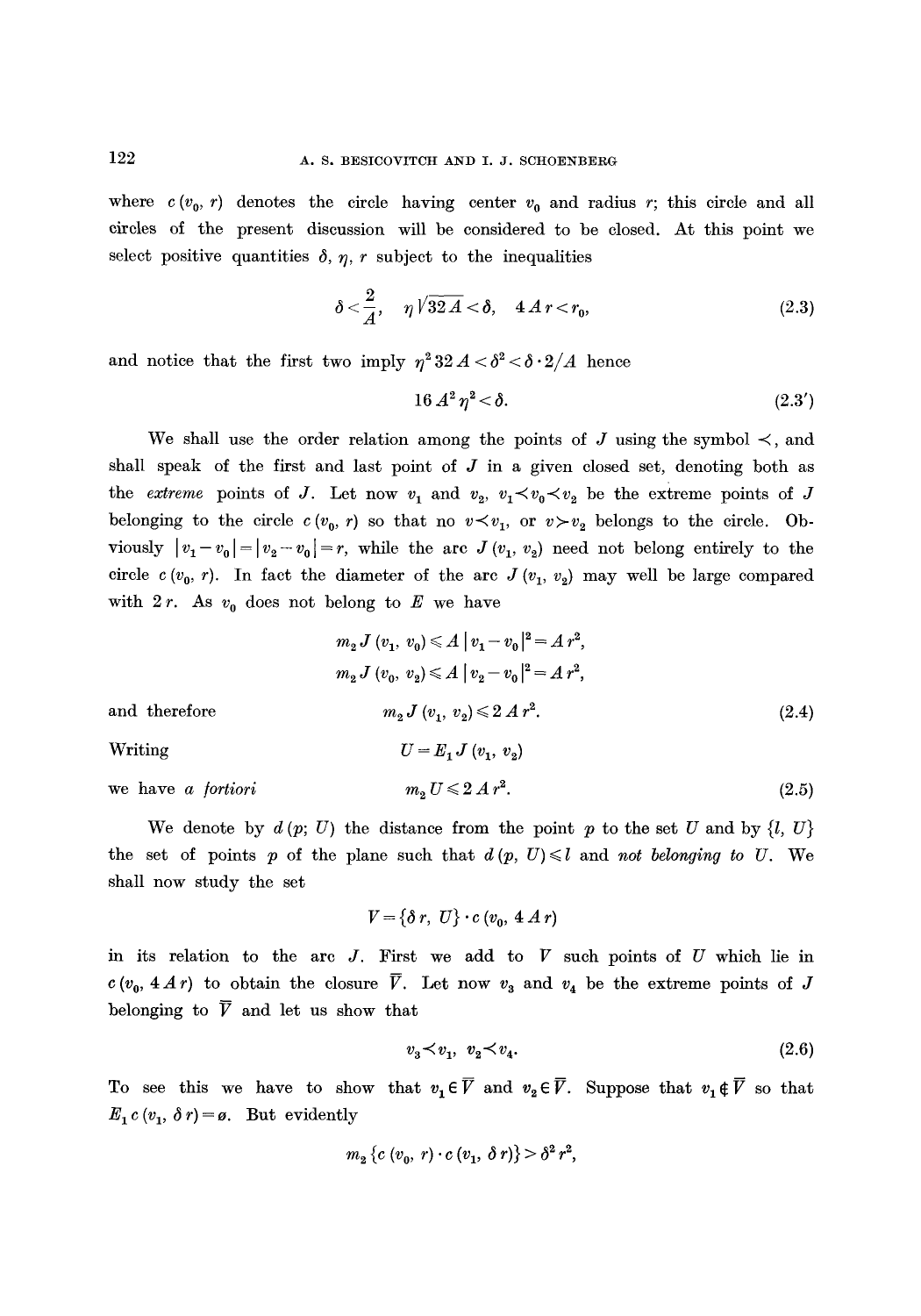while the set of point of  $c(v_0, r)$  which are not in  $E_1$  is of measure  $\langle \eta^2 r^2 \rangle$ , which is  $\langle \delta^2 r^2$ . A similar argument shows that  $v_2 \in \overline{V}$  and the relations (2.6) are established. We finally observe that  $v_3$  and  $v_4$  can not belong to  $U=E_1 J(v_1, v_2)$  and therefore  $v_3$  and  $v_4$  lie in V. Thus  $v_3$  and  $v_4$  are also the extreme points of J belonging to V. Since  $v_3$  and  $v_4$  belong to  $\{\delta r, U\}$ , there are points  $v_1, v_2$  of U such that

$$
|v_3 - v_1'| \leq \delta r, \quad |v_4 - v_2'| \leq \delta r. \tag{2.7}
$$

By  $(2.2)$  and the last condition  $(2.3)$ 

$$
m_2\, \{c\,(v_0,\ 4\ A\ r)-E_1\}<\eta^2\, 16\, A^2\, r^2
$$

from which, in view of  $V \subset c (v_0, 4A r)$ , we conclude that

$$
m_2\left(V - VE_1\right) < \eta^2 \, 16 \, A^2 \, r^2. \tag{2.8}
$$

But the part of  $E_1$  that belongs to V lies on the arc  $J(v_3, v_4)$ , and again the points of  $E_1 J(v_1, v_2) = U$  do not belong to V. We conclude that

Now  
\n
$$
E_1 V \subset J (v_3, v_1) + J (v_2, v_4).
$$
\n
$$
V = (V - E_1 V) + E_1 V,
$$
\n
$$
m_2 V = m_2 (V - V E_1) + m_2 E_1 V,
$$
\n(2.9)

and (2.8), (2.9) imply

 $m_2 V \leq \eta^2 16 A^2 r^2 + m_2 J (v_3, v_1) + m_2 J (v_2, v_4)$ 

and *a /ortiori* 

$$
m_2 J\left(v_3,\, v_1'\right) + m_2 J\left(v_2',\, v_4\right) > m_2 V - \eta^2 \, 16 \, A^2 \, r^2. \tag{2.10}
$$

To estimate  $m_2$  V from below we shall introduce polar coordinates  $(\varrho, \theta)$  with the origin at  $v_0$ , and we write

$$
l(\theta) = \bigcup_{\varrho \geq 0} (\varrho, \theta), \quad (r_1, r_2, \theta) = \bigcup_{r_1 \leq \varrho \leq r_2} (\varrho, \theta).
$$

We consider the set of directions

$$
\Theta_1\left[\theta\right]U\cdot\left(\left(1-\eta\right)r,\,r,\,\theta\right)=\varnothing].
$$

Observing that all points of  $E_1 c (v_0, r)$  lie on the arc  $J (v_1, v_2)$ , we have

$$
E_1 c (v_0, r) = E_1 J (v_1, v_2) c (v_0, r) = U c (v_0, r)
$$

and thus  $c(v_0, r) - E_1 = c(v_0, r) - U$ .

$$
^{123}
$$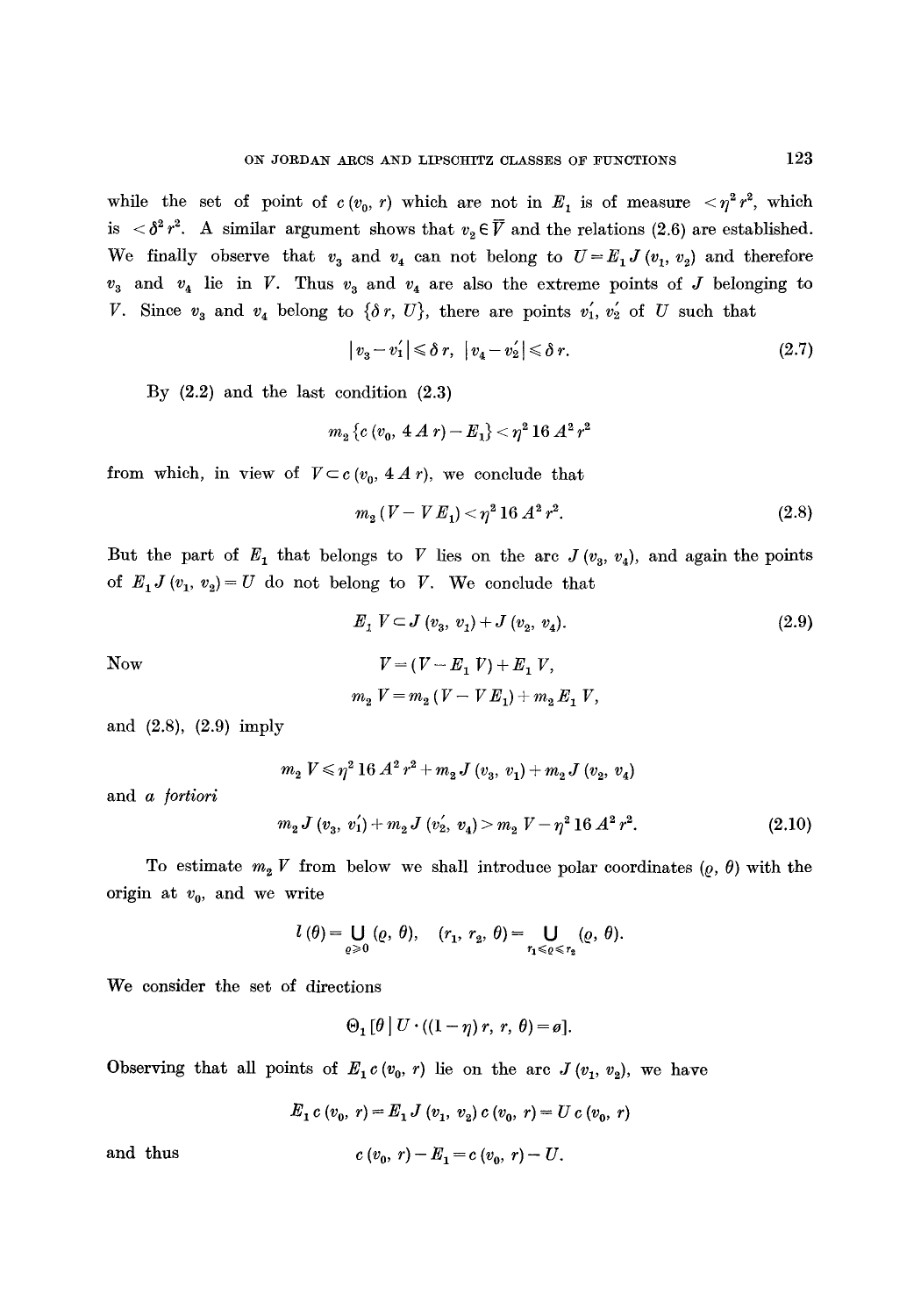124 A. S. BESICOVITCH AND I. J. SCHOENBERG

By (2.2) 
$$
m_2 \{c(v_0, r) - U\} < \eta^2 r^2,
$$

from which it follows at once that

$$
m \Theta_1 < 2 \eta. \tag{2.11}
$$

Consider now the set

$$
\Theta_{2} [\theta] m \{ U \cdot (r, 4 A r, \theta) \} > (4 A - 1 - \delta) r].
$$

By (2.5) and writing  $S_{\theta} = (r, 4 A r, \theta)$  we have

$$
2 A r2 > m2 U \ge m2 U \cdot \bigcup_{\theta \in \Theta_2} (r, 4 A r, \theta)
$$
  
= 
$$
\iint \rho d\rho d\theta = \int_{\Theta_2} d\theta \int_{U \cdot S_{\theta}} \rho d\rho \int_{U \cdot S_{\theta}} d\rho \int_{U \cdot S_{\theta}} d\rho \int_{U \cdot S_{\theta}} d\rho \int_{U \cdot S_{\theta}} d\rho \cdot r2 (4 A - 1 - \delta) m \Theta_2.
$$

Hence 
$$
m \Theta_2 < \frac{2A}{4A - 1 - \delta} < \frac{8}{15}
$$
. (2.12)

Consider finally the set  $\Theta_3$  which is the complement of  $\Theta_1 + \Theta_2$ .

By (2.11) and (2.12) 
$$
m \Theta_3 > 2 \pi - 1.
$$
 (2.13)

Let CU denote the complement of U. For any  $\theta \in \Theta_3$  the segment  $((1-\eta)r, r, \theta)$ contains points of U while  $m \{(r, 4A r, \theta) U\} \leq (4A - 1 - \delta) r$  and therefore

$$
m\left\{(r, 4A r, \theta) \cdot C U\right\} > \delta r. \tag{2.14}
$$

Consider now, for a fixed  $\theta \in \Theta_3$ , the intersections of the sets U and CU with the closed segment  $((1-\eta)r, 4Ar, \theta)$ : Its intersection with U is a closed non-void set while its intersection with  $CU$  is an open set, i.e. a collection of non-overlapping open intervals of total measure  $\partial r$  by (2.14). If none of these intervals exceeds  $\delta r$  in length then they belong to  $\{\delta r, U\}$  by the definition of this set. If one of these intervals, I say, exceeds  $\delta r$  in length then obviously the two sub-intervals of length  $\delta r$ , co-terminal with I, must belong to  $\{\delta r, U\}$ . In any case we have shown that

$$
m\left(\left(\left(1-\eta\right)r,\ 4\ A\ r,\ \theta\right)\left\{\delta\ r,\ U\right\}\right)\geqslant\delta\ r.
$$

Now by  $(2.13)$ 

$$
m_2 \bigcup_{\theta \in \Theta_3} \left[ \left( (1 - \eta) r, 4 \mathcal{A} r, \theta \right) \{ \delta r, U \} \right] > (1 - \eta) r \delta r m \Theta_3 > 5 r^2 \delta
$$

and *a /ortiori,* by the definition of *V,* 

$$
m_{2} V > 5 r^{2} \delta.
$$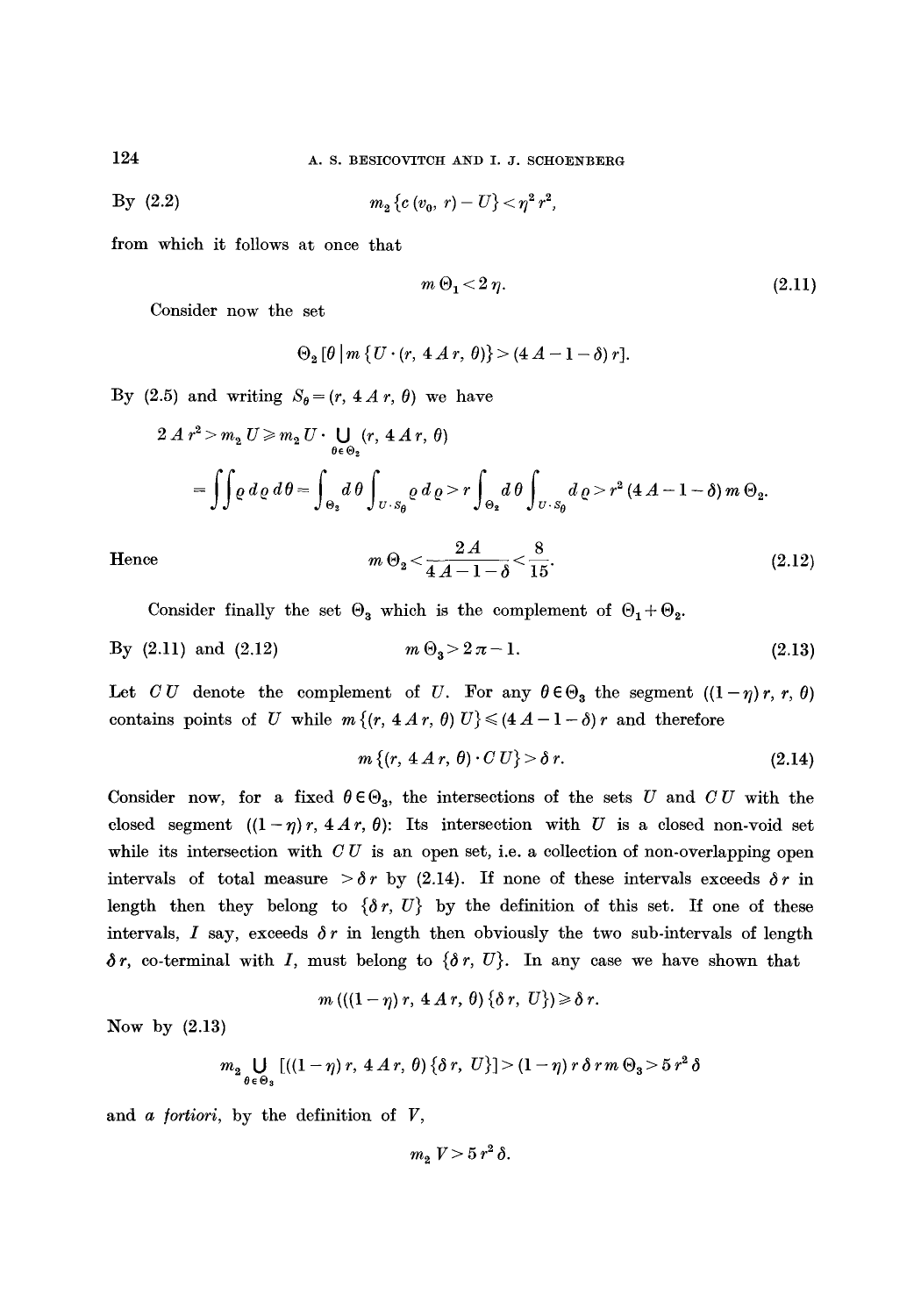By  $(2.10)$  and  $(2.3')$ 

$$
m_2 J\ (v_{3},\ v^{'}_1) + m_2 J\ (v^{'}_3,\ v_{4}) \geq 4\ r^{2}\ \delta
$$

and at least one of the terms on the left side, say the first one, satisfies the inequality

$$
m_2 J\ (v_3, v_1') > 2 r^2 \delta.
$$

Now by  $(2.7)$  and  $(2.3)$ 

$$
\frac{m_{\mathbf{2}} \, J \, (v_{\mathbf{3}}, \, v_1^{'})}{| \, v_{\mathbf{3}} \, - \, v_1^{'} \, |^2} \! > \! \frac{2 \, r^2 \, \delta}{\delta^2 \, r^2} \! = \! \frac{2}{\delta} \! > \! A
$$

which is impossible because  $v'_1 \in E_1$ . This contradiction establishes Theorem 2.

2.2. PROOF OF THEOREM 3 WHEN B IS A JORDAN ARC. Let  $J=J(0, 1)$  be a Jordan are. Given  $\varepsilon$  we are to show that we can inscribe a polygon of vertices

$$
0 = u_0 \lt u_1 \lt \ldots \lt u_s = 1,\tag{2.15}
$$

such that 
$$
\sum_{i=1}^{s} |u_i - u_{i-1}|^2 < \varepsilon.
$$
 (2.16)

Suppose this to be already established; the additional requirement of the theorem, that (2.16) can be achieved while max  $|u_i-u_{i-1}|$  is as small as we please, can now be satisfied in an obvious way. Indeed, we can first subdivide  $J$  into a finite sequence of arcs of sufficiently small diameters and then apply the result  $(2.16)$  to each of these arcs.

We may ignore the simple case when  $m_2J=0$  for two reasons:

(1) It is easily disposed of by the second part of our proof which uses coverings U of small  $\sum d^2$ ; (2) It is covered by A. Ville's theorem of 1936. We may therefore assume that  $m_2 J > 0$ .

Let  $\varepsilon > 0$  be given. For  $\delta_1 > 0$  denote by  $E_{\delta_1}$ , the set of those points v, of J, to which correspond points *v'* with  $|v-v'| > \delta_1$  and satisfying the condition

$$
\frac{m_{\mathbf{z}}J\left(v,\;v'\right)}{\left|v-v'\right|^2} > \frac{2\,m_{\mathbf{z}}J}{\varepsilon}.\tag{2.17}
$$

By Theorem 2

 $\lim_{\delta_1\to 0} m_2 E_{\delta_1} = m_2 J.$ 

We assume  $\delta_1$  so chosen that

$$
m_2E_{\delta_1}\!>\!\frac{2}{3}\,m_2\,J.
$$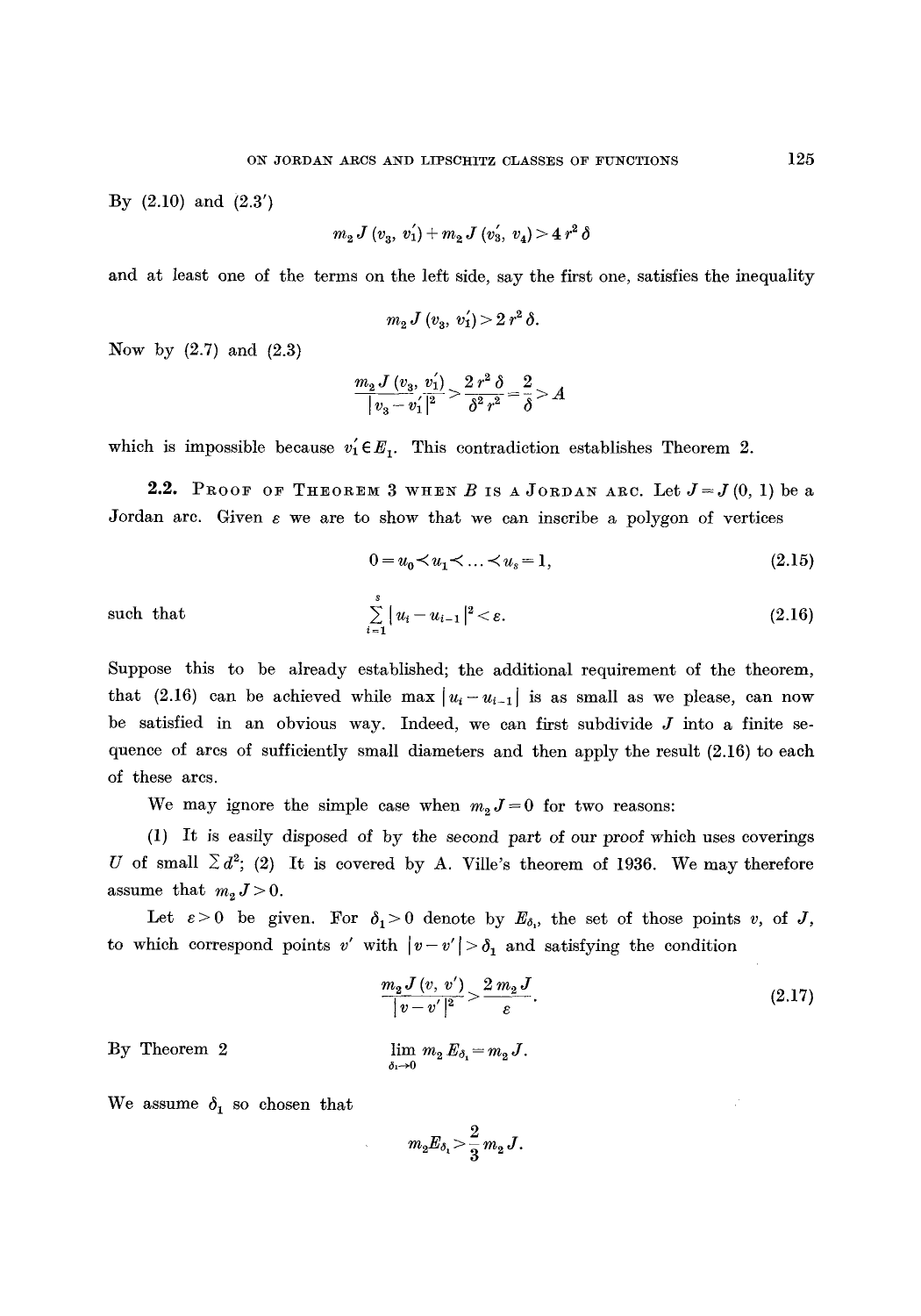Denote by  $E_{\delta_1}^+$  and  $E_{\delta_1}^-$  the disjoint sets of those points of  $E_{\delta_1}$  to which correspond points  $v' > v$  or  $v' < v$  respectively:  $E_{\delta_1} = E_{\delta_1}^+ + E_{\delta_2}^-$ . Let  $E'_{\delta_1}$  be one of the sets on the right hand side whose measure is  $>$   $\frac{1}{2} m_2 J$ . Suppose it is  $E_{\delta}^+$ .

We can obviously select a sequence of disjoint arcs

$$
J(v_{11}, v'_{11}), \quad J(v_{12}, v'_{12}), \quad \ldots, \quad J(v_{1, n_1}, v'_{1, n_1}),
$$

in natural order along J, where  $v_{11}$ ,  $v_{12}$ , ...,  $v_{1, n_1}$  are points of  $E'_{\delta_1} = E^+_{\delta_1}$  and  $v'_{11}$ ,  $v'_{12}$ , ...,  $v'_{1, n_1}$ the corresponding points satisfying (2.17), so that the measure of  $E'_{\delta_1}$  outside these  $n_1$ arcs be as small as we please. These arcs are picked successively along J and their number  $n_1$  is necessarily finite because the  $m_2$ -measure of each arc exceeds  $2\delta_1^2 m_2 J/\varepsilon$ . Writing

$$
\Gamma_1 = J\ (v_{11},\ v_{11}') + J\ (v_{12},\ v_{12}') + \ldots + J\ (v_{1,\ n_1},\ v_{1,\ n_1}'),
$$

we may therefore assume that

$$
m_2\,\Gamma_1\!>\!\frac{1}{3}\,m_2\,J.
$$

Let now  $\delta_2 > 0$  and denote by  $E_{\delta_2}$  the set of those v of  $J-\Gamma_1$  to which correspond points v' satisfying (2.17), v' belonging to the same arc of  $J-\Gamma_1$  as v, and such that  $|v-v'| > \delta_2$ . As before  $m_2 E_{\delta_1} \rightarrow m_2 (J - \Gamma_1)$  as  $\delta_2 \rightarrow 0$ . Assume  $\delta_2$  so chosen that

$$
m_2 E_{\delta_2} > \frac{2}{3} m_2 (J - \Gamma_1).
$$

We now define the set  $E'_{\delta_i}$  as  $E'_{\delta_i}$  was defined before and a set  $\Gamma_2$  of disjoint arcs in  $J-\Gamma_1$ , such that for each arc  $J(v, v')$  of  $\Gamma_2$  (2.17) holds, while

$$
m_2\,\Gamma_2\!>\!\frac{1}{3}\,m_2\;(J-\Gamma_1).
$$

Similarly sets  $\Gamma_3, \Gamma_4, \ldots, \Gamma_k$  are defined successively such that

$$
m_2 \Gamma_i > \frac{1}{3} m_2 (J - \Gamma_1 - ... - \Gamma_{i-1})
$$
  $(i = 2, ..., k).$ 

Since the measure of each  $\Gamma_1$  exceeds a third of the remaining measure, we can reach a value k such that

$$
m_2\left(J-\Gamma_1-\ldots-\Gamma_k\right)<\frac{\varepsilon}{2}.\tag{2.18}
$$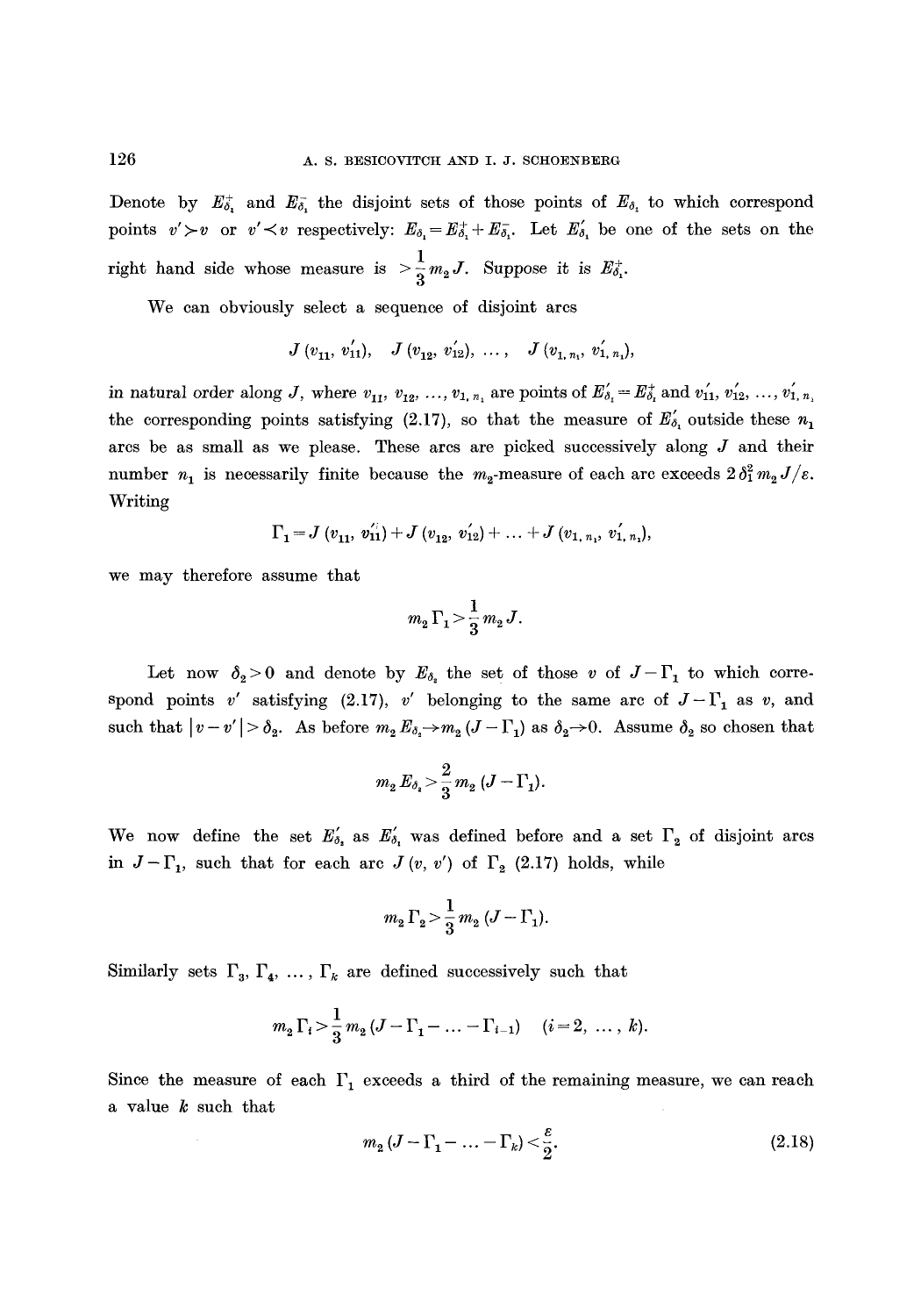Let  $J(v_i, v_i), i = 1, ..., N$ , be all the arcs of  $\Gamma_1 + ... + \Gamma_k$  is ascending order. By (2.17)

$$
\sum_{1}^{N} |v_i - v_i'|^2 < \frac{\varepsilon}{2 m_2 J} \sum_{1}^{N} m_2 J(v_i, v_i') \leq \frac{\varepsilon}{2}.
$$
\n(2.19)

The distance between any pair of arcs of  $J-\Gamma_1-\ldots-\Gamma_k$  being positive, let it be greater than  $2\alpha (>0)$ . Denote by  $U=U(\alpha, J-\Gamma_1-\ldots-\Gamma_k)$  a collection of closed convex sets (e.g. squares with sides parallel to fixed directions), each set of diameter  $\langle \alpha \rangle$  and such that every point of the closure  $\overline{J-\Gamma_1-\ldots-\Gamma_k}$  is an interior point of at least one of the sets. U may always be assumed to consist of a finite number of sets. If we denote by d the diameter of the general set of  $U$  then, by (2.18), we can choose  $U$  so that

$$
\sum_{U} d^2 < \frac{\varepsilon}{2}.\tag{2.20}
$$

We may write

$$
J-\Gamma_1-\ldots-\Gamma_k=\sum_{i=0}^N J\ (v_i^{'},\ v_{i+1}),
$$

where  $v_0'=0$  and  $v_{N+1}=1$ , while the first and the last arc of this sum may not exist. Any element of  $U$  can cover points of one arc only. Thus we can write

$$
U=\sum_{i=0}^N U_i,
$$

where  $U_i$  consists of those sets of U which cover points of the arc  $J(v_i', v_{i+1})$ . Clearly, by (2.20),

$$
\sum_{i=0}^{N} \sum_{U_i} d^2 = \sum_{U} d^2 < \frac{\varepsilon}{2}.
$$
 (2.21)

Take the general arc  $J(v_i', v_{i+1})$  and define on it a finite sequence of points

$$
v'_{i} = w_{i,0}, \ w_{i,1}, \ \ldots, \ w_{i,p_i} = v_{i+1} \tag{2.22}
$$

in the following way: Let  $w_{i,0}$  be interior to the set  $U_i^{(1)}$ . If also  $v_{i+1}$  is in  $U_1^{(i)}$  then  $p_i = 1$  and we are through. If not, let  $w_{i,1}$  be the last point of the arc  $J(v'_i, v_{i+1})$ which belongs to  $U_i^{(1)}$ . Clearly  $w_{i,1}$  is on the boundary of  $U_i^{(1)}$ ; let  $w_{i,1}$  be interior to  $U^{(2)}_i$ . If also  $v_{i+1}$  belongs to  $U^{(2)}_i$  then  $p_i=2$  and we stop the process. If not, let  $w_{i,2}$  be the last point of *J*( $w_{i,1}$ ,  $v_{i+1}$ ) belonging to  $U_i^{(2)}$ . Continuing in this way, we obtain the sequence of points (2.22) such that the points  $w_{i,j-1}$  and  $w_{i,j}$  belong to the same set  $U_i^{(j)}$   $(j=1, \ldots, p_i)$ , where the  $p_i$  sets  $U_i^{(j)}$  are distinct elements of the collection  $U_i$ . We conclude that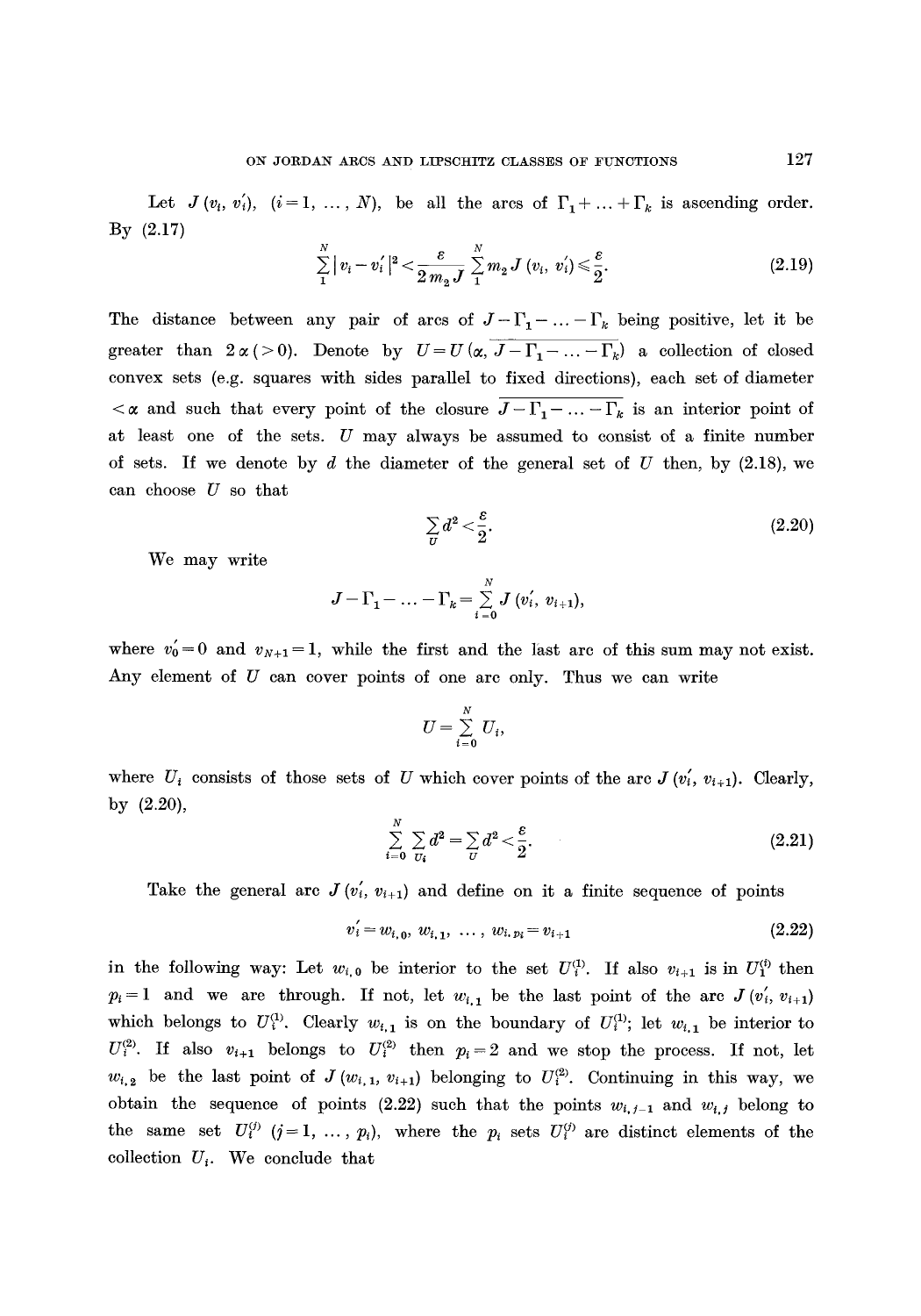128 **A. S. BESICOVITCH AND I. J. SCHOENBERG** 

$$
\sum_{j=1}^{N} |w_{i,j-1} - w_{i,j}|^2 \le \sum_{U_i} d^2
$$
  
and therefore 
$$
\sum_{i=0}^{N} \sum_{j=1}^{p_i} |w_{i,j-1} - w_{i,j}|^2 \le \sum_{U} d^2 < \frac{\varepsilon}{2}.
$$
 (2.23)

We have thus obtained the following monotone sequence of points along  $J$ :

 $\ddot{ }$ 

$$
0 = w_{0,0}, w_{0,1}, \dots, w_{0, p_0} = v_1, v'_1 = w_{1,0}, w_{1,1}, \dots, w_{1, p_1} = v_2,
$$
  

$$
v'_2 = w_{2,0}, \dots, w_{N, p_N} = 1.
$$

Denoting them in order by  $0=u_0, u_1, \ldots, u_s=1$ , we have

$$
\sum |u_{i-1} - u_i|^2 = \sum |v_i - v'_i|^2 + \sum_{i=0}^N \sum_{j=1}^{p_i} |w_{i,j-1} - w_{i,j}|^2 < \frac{\varepsilon}{2} + \frac{\varepsilon}{2} = \varepsilon
$$

by (2.19) and (2.23), and the desired inequality (2.16) is established and therefore also the theorem for the case when  $B$  is a Jordan arc.

2.3. A LEMMA ON CONTINUOUS ARCS AND PROOF OF THEOREM 3. Let B be a non-closed continuous arc in the plane. By omitting from B subarcs with coincident endpoints (loops) we may reduce  $B$  to become a Jordan arc  $J$  joining the original endpoints of B. A precise description of this intuitive idea is given by  $(1)$ 

LEMMA 1. Let  $x=f(t)$  be an continuous complex-valued function of  $t\in I=[0, 1]$ such that  $f(0) \neq f(1)$ . We can find in I a perfect set F such that the image  $f(F)$  is a *Jordan arc J, having as endpoints /(0) and* /(1), *in the sense that the relations* 

$$
a \in F, \ a' \in F, \ a < a' \ f(a) = f(a') \tag{2.24}
$$

*hold if and only if the open interval*  $(a, a')$  *is contiguous to F.* 

*Remark* 1. The set  $F$  is by no means always uniquely defined. An arc  $B$  in the shape of a pretzel, with its ends slightly extended, admits three distinct sets  $F$ obtained by removing from I appropriate single open intervals.

*Remark* 2. The lemma and its proof require nothing beyond the continuity of  $f(t)$ . The lemma therefore holds as stated if the values of  $f(t)$  are in a Hausdorff space.

<sup>(1)</sup> Lemma 1 is a special case of the following Arcwise Connectedness Theorem: *Every two*  points a and b of a locally connected continuum M can be joined in M by a simple continuous arc. (See [9], p. 36.) However, a simple proof of Lemma 1 is here included for the reader's convenience.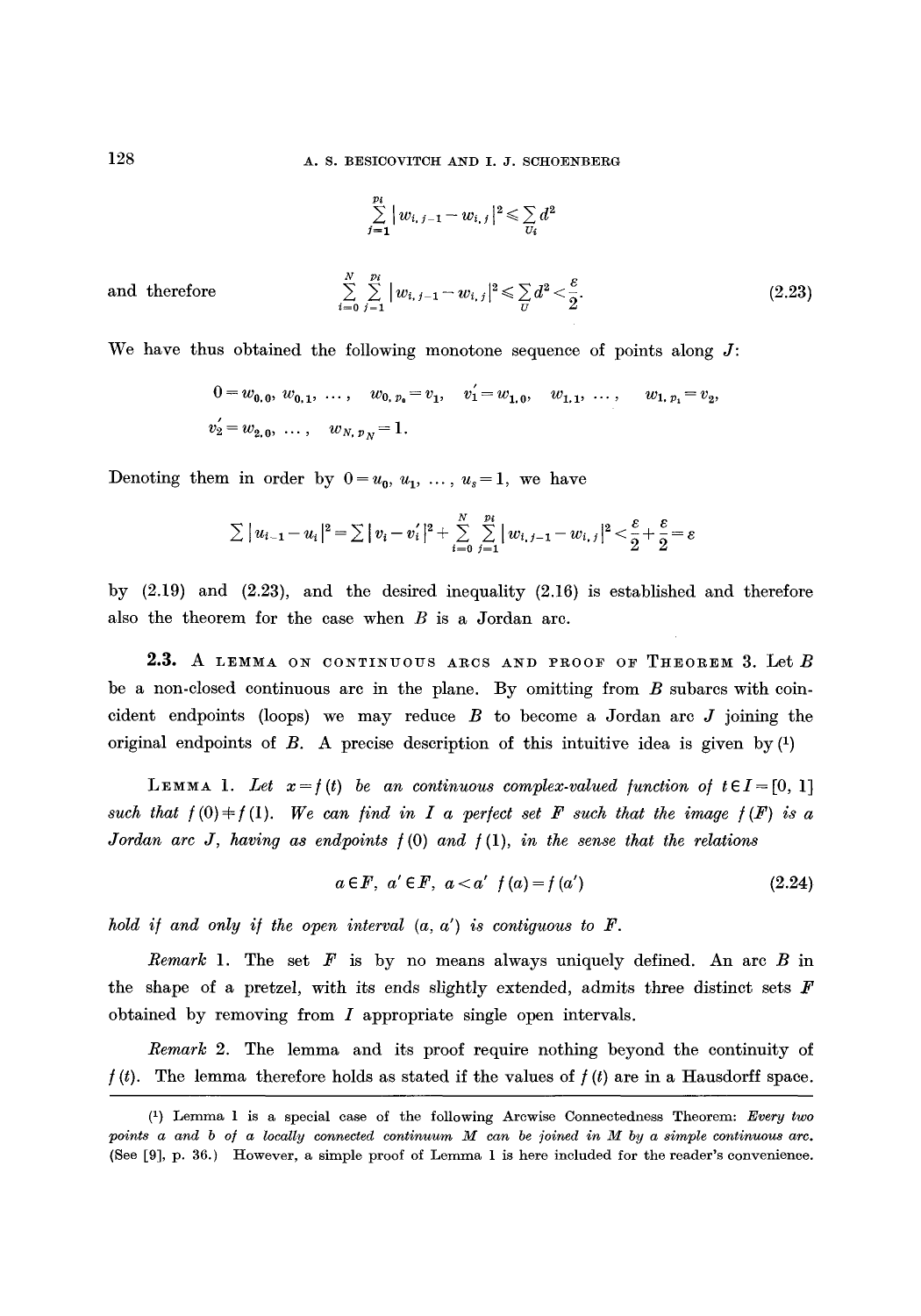*Proof:* We call the open interval  $S = (t, t')$  a *loopseqment* provided that  $f(t) = f(t')$ . Let  $L$  denote the totality of loopsegments. Since  $L$  is evidently compact, there exists a longest loopsegment which we denote by  $S_1 = (t_1, t_1)$  and define  $F_1 = I - S_1$ . Observe that if  $S \in L$ ,  $S \subset F_1$ , then S can not abut on  $S_1$  since their union would give a longer loopsegment. Let  $S_2$  be the longest among the  $S \subset F_1$  and consider  $F_2 = I - S_1 - S_2$ . We repeat this operation successively obtaining the loopsegments  $S_1, S_2, \ldots$  such that the closed segments  $\bar{S}_1, \bar{S}_2, \ldots$  are pairwise disjoint and  $l(S_1) \geq l(S_2) \geq \ldots$ . Either the process terminates when  $F_n = I - S_1 - \ldots - S_n$  contains no further loopsegment, or else it continues indefinitely when evidently  $l(S_n) \rightarrow 0$ . In either case let  $\Omega = \sum_i S_i$  and consider the perfect set  $F = I - \Omega$ .

Let  $(a, a')$  satisfy the conditions (2.24). We cannot have  $[a, a'] \subset F$ . Indeed,  $(a, a') \in L$  and should have been removed before  $l(S_n)$  has become  $a' - a$ . Hence  $[a, a'] \neq F$  and therefore  $(a, a') \supset S_i = (t_i, t_i')$  for some i and where we choose for i the *least value which will do.* Now we must have  $(a, a') = S_i = (t_i, t'_i)$  for if  $(a, a') \neq S_i$  then  $a'-a>l(S_i)$  and  $(a, a')$  should have been removed *before*  $S_i$ . This proves our lemma except, perhaps, the main point that J is a Jordan arc. To see this, let  $\tau = \tau(t)$  be a continuous non-decreasing function in the range I,  $\tau(0)=0$ ,  $\tau(1)=1$  and such that  $\tau(t) = \tau(t')$  for  $t < t'$  if and only if the interval  $(t, t')$  is contained in  $\Omega = \sum S_i$ . If we now identify the two endpoints  $t_i$  and  $t'_i$  of  $S_i$  for all  $i$ , we obtain a set  $F_1$  which by  $\tau = \tau(t)$  is homeomorphic with the range  $0 \leq \tau \leq 1$ . On the other hand, we have shown that  $J=f(F) = f(F_1)$  is a homeomorph of  $F_1$ . It therefore follows that J is a homeomorph of the interval  $0 \le \tau \le 1$  and our lemma is established.

A general proof of Theorem 3 now becomes obvious. Given  $\varepsilon > 0$  and applying Theorem 3 to the *Jordan* arc J just constructed we can find a division

$$
0 = t^{(0)} < t^{(1)} < \cdots < t^{(n)} = 1
$$

*where all*  $t^{(i)} \in F$  and such that

$$
\sum_{i=1}^{n} |f(t^{(i)}) - f(t^{(i-1)})|^2 < \varepsilon
$$

and this already establishes the theorem.

## **w 3. On plane Jordan arcs of finite and positive A~-measure**

**3.1.** PROOF OF THEOREM 4. To obtain an arc  $J$  having the properties required by Theorem 4 we repeat with some simplifications the construction of  $\S 1.1$ : We now choose  $\theta_n = \theta$ , independent of *n*, satisfying the equation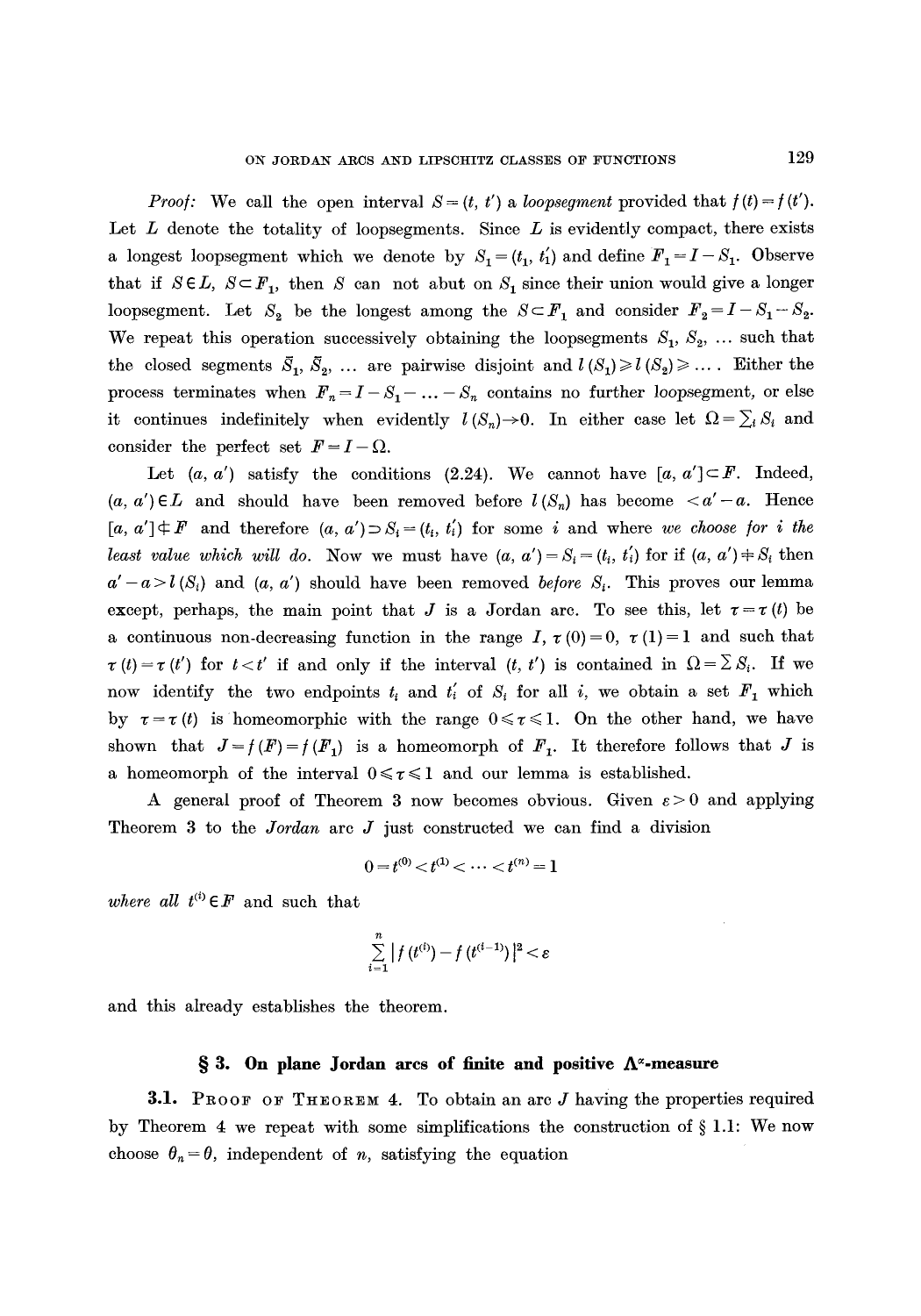$$
4\theta^{\alpha}=1\quad(1<\alpha<2).
$$

Starting as in § 1.1 with the unit square  $S_0$ , let the continuum  $J_1$  consist of four corner squares of sides =  $\theta$  and of three rectilinear links (fig. 1).  $J_2$  is obtained from  $J_1$ , by replacing each square  $s_1$  by a continuum geometrically similar to  $J_1$  (because  $\theta_2 = \theta_1 = \theta$ ) which joins its entry point to its exit point and so forth. Now  $J = \theta_1 J_n$ is our present Jordan arc. If we observe that J is covered by collection  $\sum_n$  of  $4^n$ squares having diameters  $\theta^{n}/2$ , we see that

$$
\Lambda^{\alpha} J \leqslant (\not\!V2)^{\alpha}
$$

and we leave it to the reader to show that  $\Lambda^{\alpha} J > 0$ . In terms of the notations of  $§$  1 we can say that  $J$  consists of the set

$$
\textstyle\sum=\lim\limits_{n\to\infty}\sum\limits_{n}=\bigcap\limits_{n}\sum\limits_{n}
$$

plus an enumerable set of links whose  $\Lambda^{\alpha}$ -measure is 0. To any arc  $J(v, v')$ , which is not a rectilinear segment, corresponds a value n such that  $J(v, v') \cap \Sigma$  belongs to one square of  $\sum_{n=1}^{\infty}$  but to more than one square of  $\sum_{n=1}^{\infty}$ . From this it follows that

$$
\Lambda^{\alpha} J\left(v, v^{\prime}\right) < \theta^{n_{\alpha}} 2^{\frac{1}{2}\alpha}.
$$

On the other hand  $|v-v'|$  is surely greater than or equal to the width of the corridors of  $s_n$ . Since corr  $s_n = \theta^n (1-2\theta)$  we obtain

$$
\left|\,v-v'\,\right|\geqslant\theta^{n}\,(1-2\,\theta).
$$
 
$$
\frac{\Lambda^{\alpha}\,J\left(v,\ v'\right)}{\left|\,v-v'\,\right|^{\alpha}}<\left(\frac{\sqrt{2}}{1-2\,\theta}\right)^{\alpha}=K
$$

Hence

which proves Theorem 4.

We might remark that there are plane Jordan arcs  $J$  of finite  $\Lambda^2$ -measure,  $1 < \alpha < 2$ , such that

$$
\varlimsup_{v'\to v}\,\frac{\Lambda^\alpha\, J\left(v,\,v'\right)}{\,\left|\,v-v'\,\right|^{\alpha}}=+\,\infty
$$

at almost all points v in the sense of  $\Lambda^*$ -measure, but we do not dwell on giving an exemple here.

3.2. PROOF OF THEOREM 5. We pick  $\delta > 0$  and A such that  $0 < A < 1$  and denote by E the set of those points  $v$  of  $J$ , to which correspond  $v'$  satisfying the inequalities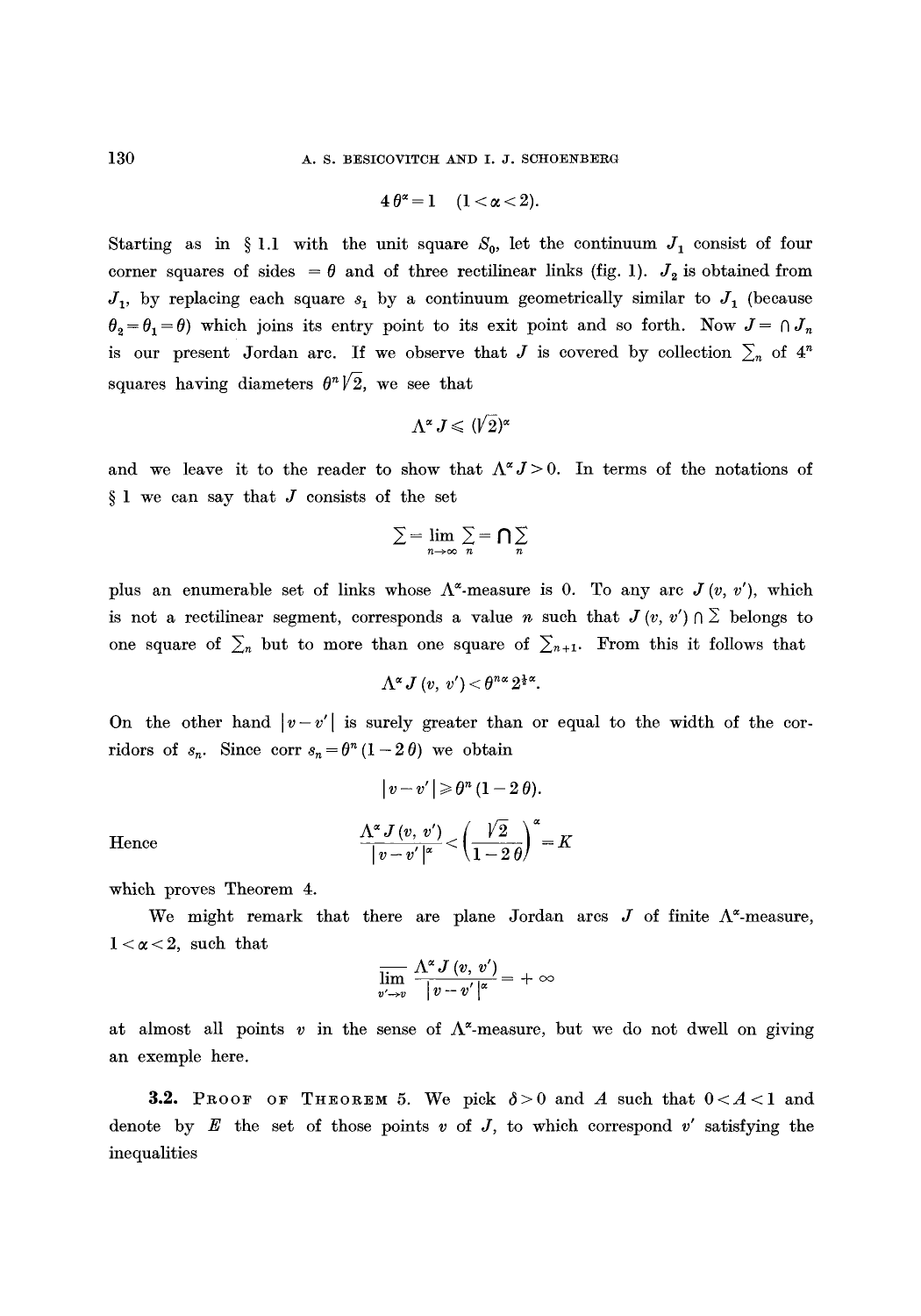$$
\frac{\Lambda^{\alpha} J\left(v,\ v'\right)}{\left|v-v'\right|^{\alpha}} > A,\quad \left|v-v'\right| < \delta. \tag{3.1}
$$

The set E is either void or open; in any case its complement  $E_1 = J - E$  is closed. Let us now show that if

$$
\Lambda^{\alpha} E_1 = 0 \tag{3.2}
$$

for every fractional A and every  $\delta$  then our theorem follows. Indeed, let  $A_n$ ,  $0 < A_n < 1$ , and  $\delta_n$   $(n = 1, 2, ...)$  be such that

$$
\lim A_n = 1, \quad \lim \delta_n = 0,
$$

and let  $E^{(n)}$ ,  $E_1^{(n)}$  be the corresponding sets defined above. We assume that  $\Lambda^{\alpha} E_1^{(n)} = 0$ for every *n* and therefore  $F = \bigcap_{1}^{\infty} E_1^{(n)}$  also has the property  $\Lambda^{\alpha} F = 0$ . If  $v \in J - F$  then

$$
\frac{\Lambda^{\alpha} J\left(v, v_{n}^{'}\right)}{\left|v-v_{n}^{'}\right|^{\alpha}} > A_{n}, \quad \left|v-v_{n}^{'}\right| < \delta_{n},
$$

for appropriate points  $v'_n$ , and the inequality (7) follows on letting  $n \rightarrow \infty$ .

To establish (3.2) let us assume that  $\Lambda^{\alpha} E_1 > 0$  and see that we get a contradiction. By the definition of  $\Lambda^{\alpha}$ -measure, for every  $\varepsilon > 0$  we can find a closed convex set U of diameter  $dU$  as small as we please, in particular  $dU < \delta$ , and such that

$$
\Lambda^{\alpha}(E_1 U) > (1-\varepsilon) (d U)^{\alpha},
$$

and in particular such that

$$
\Lambda^{\alpha}(E_1 U) > A \, (d \, U)^{\alpha}.\tag{3.3}
$$

Let  $v_1, v_2$  be the extreme points of J belonging to the closed set  $E_1 U$ . In particular  $J (v_1, v_2)$   $\supset E_1 U$ . But then  $\Lambda^{\alpha} J (v_1, v_2) \ge \Lambda^{\alpha} (E_1 U)$  and (3.3) implies

$$
\frac{\Lambda^{\alpha} J\left(v_{1},\ v_{2}\right)}{\left(d\ U\right)^{\alpha}} > A
$$

and a fortiori 
$$
\frac{\Lambda^{\alpha} J(v_1, v_2)}{|v_1 - v_2|^{\alpha}} > A, \quad |v_1 - v_2| \le dU < \delta.
$$

However, these inequalities imply that  $v_1$  and  $v_2$  belong to E while they actually belong to  $E_1$  by construction. This contradiction establishes the theorem.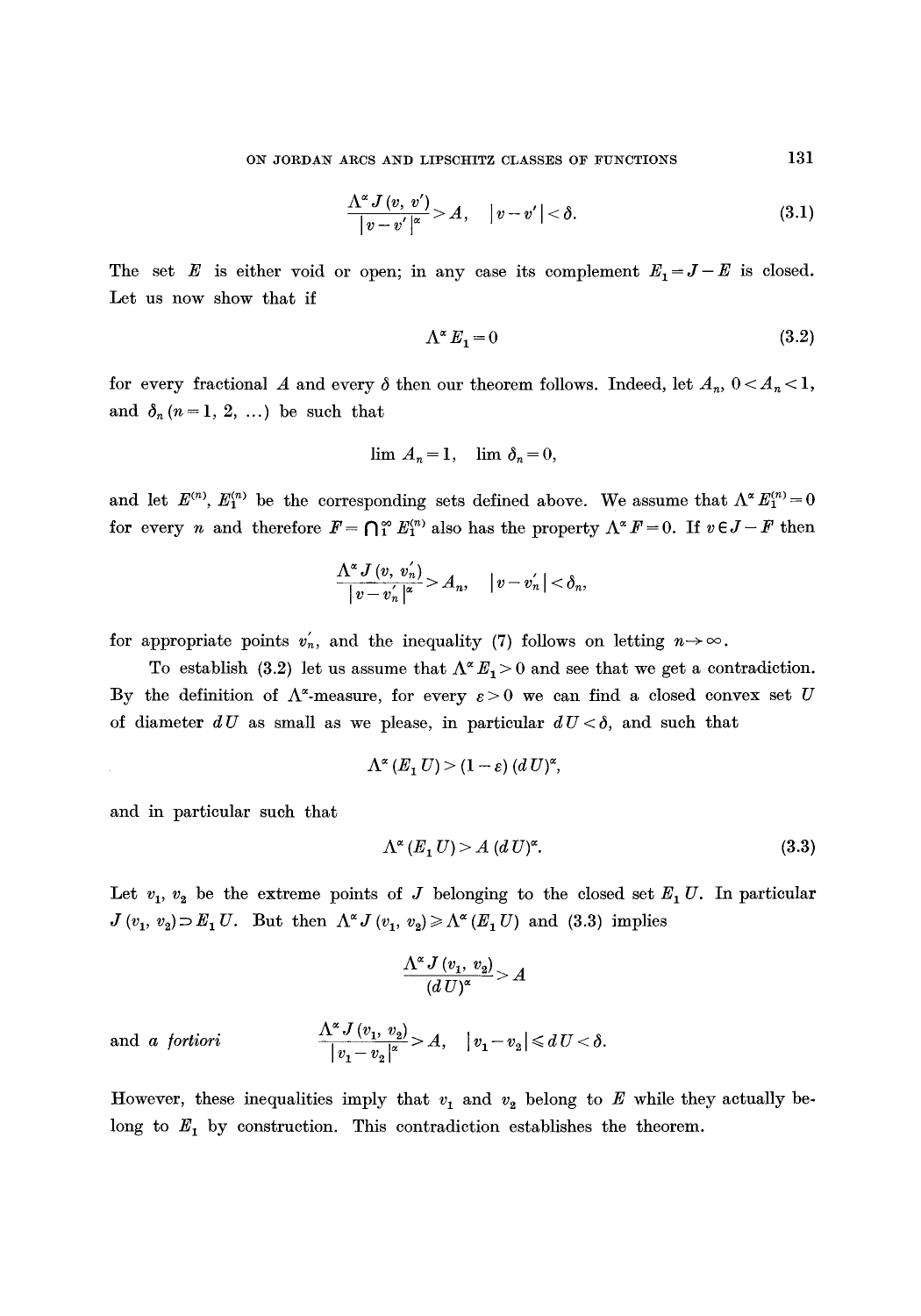## **w 4. On Lipschitz classes of functions defined on Jordan arcs**

4.1. PROOF OF THEOREM 7. It follows from the assumptions of Theorem 7, namely  $G(v) \in \text{Lip}_{J} \phi(x)$  and (9) that to any  $a > 0$ , however small, corresponds a function  $\delta(v) > 0$  such that

$$
|G(v)-G(v')|\leq a |v-v'|^{\alpha} \quad \text{if} \quad |v-v'|\leq \delta(v).
$$

Let  $E_n$  be the set of points v of J, for which

$$
|G(v)-G(v')|\leq a |v-v'|^{\alpha} \quad \text{if} \quad |v-v'|\leq 2^{-n}.
$$

The set  $E_n$  is closed and lim  $E_n = J$ . Take a sequence  $\{ \varepsilon_n \}$ ,  $\varepsilon_n > \varepsilon_{n+1}$ ,  $\varepsilon_n \to 0$ , and such that  $\sum \varepsilon_n < \Lambda^{\alpha} J$ . Here we assume that  $\Lambda^{\alpha} J > 0$ , the proof for the case when  $\Lambda^{\alpha} J = 0$ being a simplified version of the present one. For every  $n$  we can find a set  $P_n = P_n (E_n - E_{n-1}, 2^{-n})$  of convex sets, each of diameter  $\langle 2^{-n} \rangle$ , and such that every point of  $E_n-E_{n-1}$  is an interior point of at least one of the sets. We shall also assume that

$$
\sum_{P_n}d^{\alpha} < \Lambda^{\alpha}(E_n - E_{n-1}) + \varepsilon_n,
$$

where d denotes the diameter of a general set of the collection  $P_n$ . Every point of J is an interior point of at least one convex set of the collection  $\sum P_n$  and by the Heine-Borel theorem there is a finite subcollection P of  $\sum P_n$  with the same property. We obviously have

$$
\sum_{P} d^{\alpha} < \Lambda^{\alpha} J + \sum \varepsilon_n < 2 \Lambda^{\alpha} J. \tag{4.1}
$$

Let  $p^{(1)}, p^{(2)}, \ldots, p^{(k)}$  denote all the convex sets which are elements of P. If  $p^{(i)} \in P_n$ , then let  $v^{(i)}$  be a point of  $(E_n - E_{n-1}) \cap p^{(i)}$ . Writing  $r^{(i)} = d p^{(i)} < 2^{-n}$ , we construct the circle  $c^{(i)} = c (v^{(i)}, r^{(i)})$  which clearly contains  $p^{(i)}$ .

Thus  
\n
$$
J \subset C = c^{(1)} + c^{(2)} + \dots + e^{(k)}
$$
\nand by (4.1)  
\n
$$
\sum_{i=1}^{k} (r^{(i)})^{\alpha} < 2 \Lambda^{\alpha} J.
$$
\n(4.2)

By the definition of  $E_n$  we see that for any  $v \in c^{(i)} \cap J$ 

$$
\left|\,G\left(v\right)-G\left(v^{(i)}\right)\,\right|
$$

and therefore for any pair v', v'' of points of  $c^{(i)} \cap J$ 

$$
|G(v') - G(v'')| < 2\,a\,(r^{(i)})^{\alpha}.
$$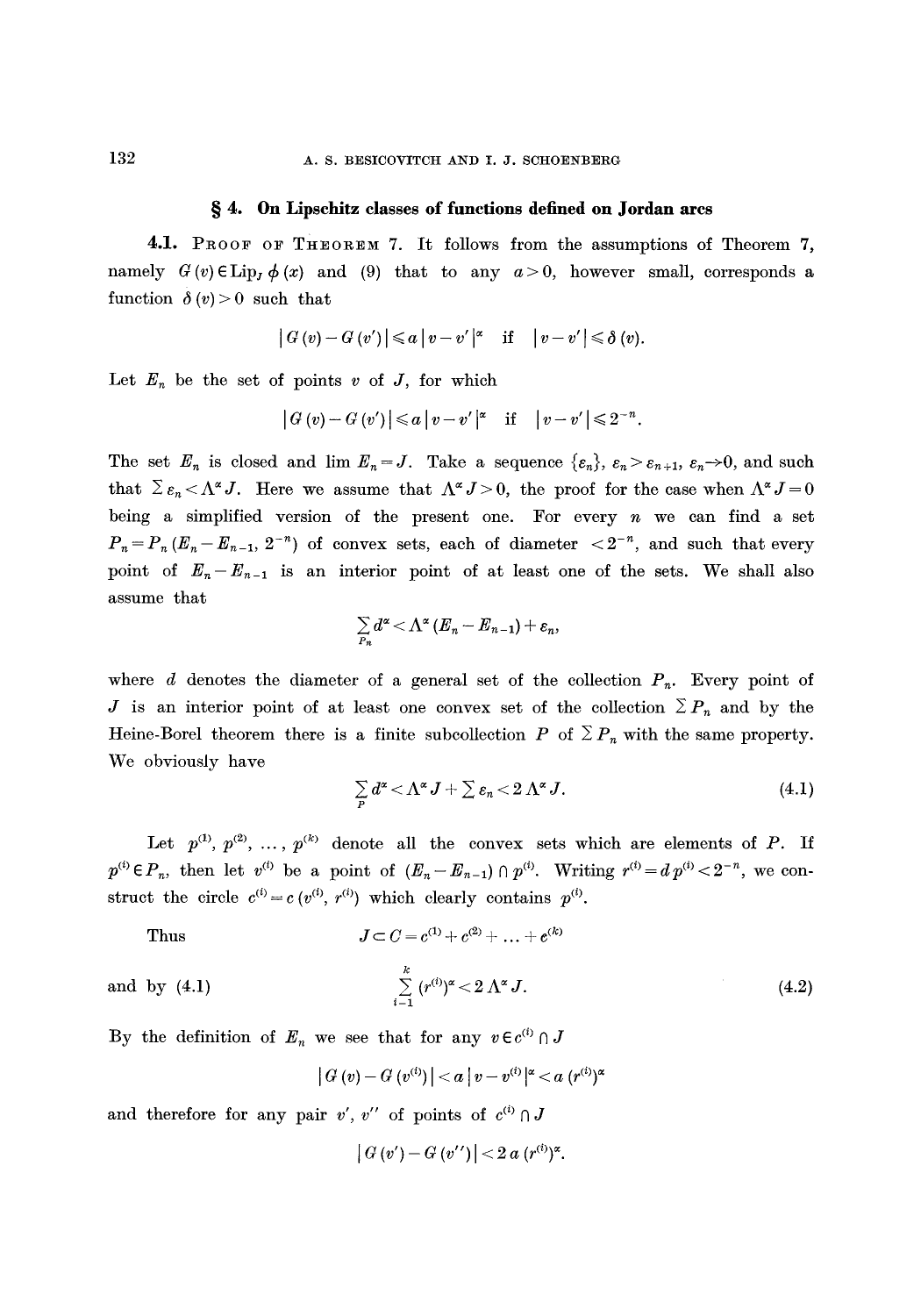Let  $v_0 \lt v^*$  by any pair of points of J and let  $v_0$  be an interior point of  $c^{(i_0)}$ . Denote by  $v_1$  the last point  $v>v_0$ ,  $v\leq v^*$ , such that  $v\in c^{(i_0)}$ . We have

$$
|G(v_0) - G(v_1)| < 2 a (r^{(i_1)})^{\alpha}.
$$

Now  $v_1$  is an interior point of one of the circles of C, say of  $c^{(i_1)}$ ,  $i_1 \pm i_0$ , and let  $v_2$ be the last point  $v > v_1$ ,  $v \leq v^*$ , such that  $v \in c^{(i_1)}$ . As before

$$
|G(v_1) - G(v_2)| < 2 a (r^{(i_1)})^{\alpha}
$$

and so forth. After a finite number of steps, in fact after  $k' \leq k$  steps, we shall reach the point  $v^*$ . By  $(4.2)$  we find

$$
\left| G(v_0) - G(v^*) \right| \leq \left| G(v_0) - G(v_1) \right| + \left| G(v_1) - G(v_2) \right| + \ldots + \left| G(v_{k'}) - G(v^*) \right|
$$
  
< 2 a  $((r^{(i_0)})^{\alpha} + (r^{(i_1)})^{\alpha} + \ldots + (r^{(i_k')})^{\alpha}) < 4 a \Lambda^{\alpha} J.$ 

Since a was arbitrary we conclude that

$$
G(v_0) - G(v^*) = 0
$$

which was to be proved.

4.2. PROOF OF THEOREM 8. There remains as our last task to furnish a proof of Theorem 8. Let the positive monotone function  $\phi(x)$  of that theorem be given. We select a function  $\psi(x)$  which is *convex* and continuously differentiable in the range [0, 1] and such that

$$
0 < \psi(x) < \phi(\sqrt{x}) \quad (0 < x \leq 1) \quad \psi(0) = 0. \tag{4.3}
$$

Let 
$$
t = A \psi(x), \quad A = \pi/\psi(1).
$$
 (4.4)

This is a relation which maps the range  $0 \leq x \leq 1$  onto  $0 \leq t \leq \pi$ . We now invert (4.4) obtaining the *concave* increasing function

$$
x = (F(t))^2 \quad (0 \leq t \leq \pi, \quad F(t) \geq 0). \tag{4.5}
$$

We now consider the function

$$
h(t) = 1 - (F(t))^{2} \quad (0 \leq t \leq \pi), \tag{4.6}
$$

which has the following properties:  $h(0)=1$ ,  $h(\pi)=0$ ,  $h(t)$  is convex in [0,  $\pi$ ] and continuously differentiable in  $(0, \pi)$ . Notice in particular that in the range  $(0, \pi)$ ,  $h'(x) < 0$  and non-decreasing. We now extend the definition of  $h(t)$  to the range  $[-\pi, \pi]$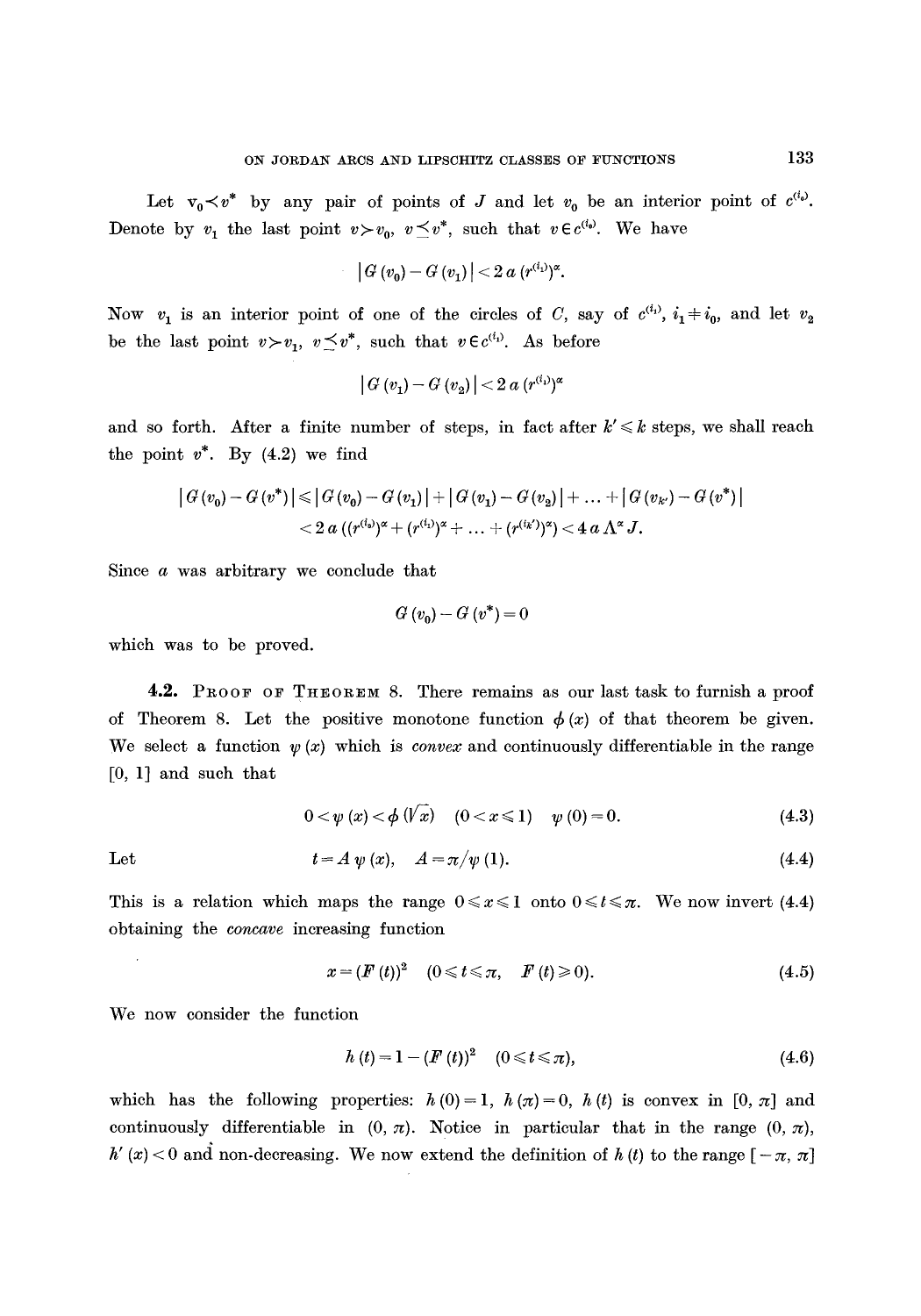so as to be even, and expand it in cosine series

$$
h(t) = \sum_{0}^{\infty} A_{\nu} \cos \nu t.
$$
 (4.7)

Clearly  $A_0 > 0$ . But also all  $A_v > 0$ . Indeed

$$
\frac{\pi}{2}A_{\nu} = \int_0^{\pi} h(t) \cos \nu t \, dt = \frac{1}{\nu} \int_0^{\pi} (-h'(t)) \sin \nu t \, dt > 0.
$$

the last integral being positive, because  $-h'(t)$  is positive and decreasing. (Compare Bochner [1], 76-77.)

We may therefore write the expression (4.7) as

$$
h(t) = \sum_{0}^{\infty} 2 a_{\nu}^{2} \cos \nu t, \quad (a_{\nu} > 0),
$$

and in particular, for  $t=0$ 

$$
1=\sum_{0}^{\infty}2\,a_{\mathbf{v}}^{2}
$$

Now (4.6) gives

$$
F^{2}(t) = \sum_{1}^{\infty} 2 a_{\nu}^{2} (1 - \cos \nu t) = \sum_{1}^{\infty} 4 a_{\nu}^{2} \sin^{2} \frac{\nu t}{2}.
$$
 (4.8)

This expansion implies that  $F(t)$  is a *screw function* in Hilbert space which corresponds to a closed screw line of that space. We refer to yon Neumann and Schoenberg [5] for further information on this subject; we, however, need none whatever, because what we need is perfectly elementary and explained in a few words: We mean that there is in the Hilbert space  $H$  a closed curve

$$
C: x = f(t), \ (0 \leq t \leq 2\pi; \ f(t) \text{ of period } 2\pi), \tag{4.9}
$$

such that for all real  $t$  and  $t'$ 

$$
F(t-t') = ||f(t) - f(t')||. \tag{4.10}
$$

This curve is immediately constructed, for (4.8) gives

$$
F^{2} (t-t') = \sum 4 a_{\nu}^{2} \sin^{2} \frac{1}{2} \nu (t-t')
$$
  
= 
$$
\sum_{\nu=1}^{\infty} \left\{ (a_{\nu} \cos \nu t - a_{\nu} \cos \nu t')^{2} + (a_{\nu} \sin \nu t - a_{\nu} \sin \nu t')^{2} \right\},
$$
 (4.11)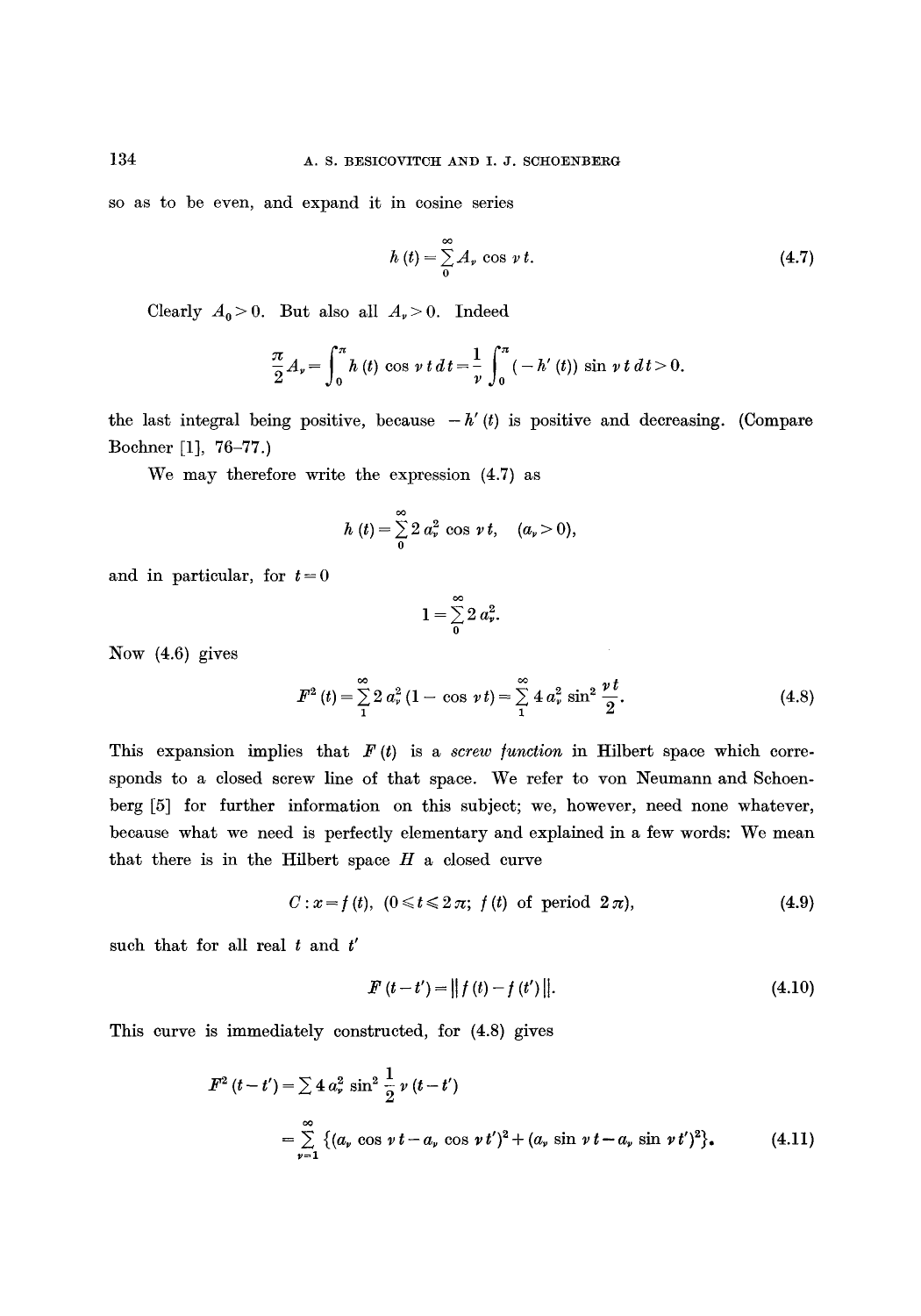In the space H of real sequences  ${x_n}_s^{\infty}$  with  $\sum x_n^2 < \infty$  and the usual norm  $||x|| = (\sum x_n^2)^{\frac{1}{2}}$ we indeed see by  $(4.11)$  that the closed curve  $C$  traced out by

$$
f(t) = \{a_1 \cos t, a_1 \sin t, a_2 \cos 2t, a_2 \sin 2t, \ldots\} \quad (0 \le t \le 2\pi)
$$

enjoys the property (4.10).

Along the Jordan arc

$$
\Gamma: x = f(t) \quad (0 \leq t \leq \pi), \tag{4.12}
$$

we now define the function  $g(t) = t.$  (4.13)

For any two values *t*, *t'* such that  $0 \leq t < t' \leq \pi$ 

$$
\frac{g(t')-g(t)}{\phi\left(\left\|f(t')-f(t)\right\|\right)}=\frac{t'-t}{\phi\left(F\left(t'-t\right)\right)}
$$

and by  $(4.3)$  this is

$$
\leq \frac{t'-t}{\psi(F^2(t'-t))} = A,
$$

the last equality relation holding because the relation (4.5) is the inverse of (4.4). We have therefore shown that

$$
g(t') - g(t) < A \phi(||f(t') - f(t)||)
$$
  $(0 \le t < t' \le \pi).$ 

Returning to our old notation  $v = f(t)$ ,  $G(v) = g(t)$ , this is precisely the relation

$$
|G(v') - G(v)| < A \phi (||v' - v||)
$$

which was to be established and which shows that  $G(v) \in U$  Lip<sub>l</sub>  $\phi(x)$ .  $G(v) = g(t) = t$  ist not a constant our Theorem 8 is thereby established. Since